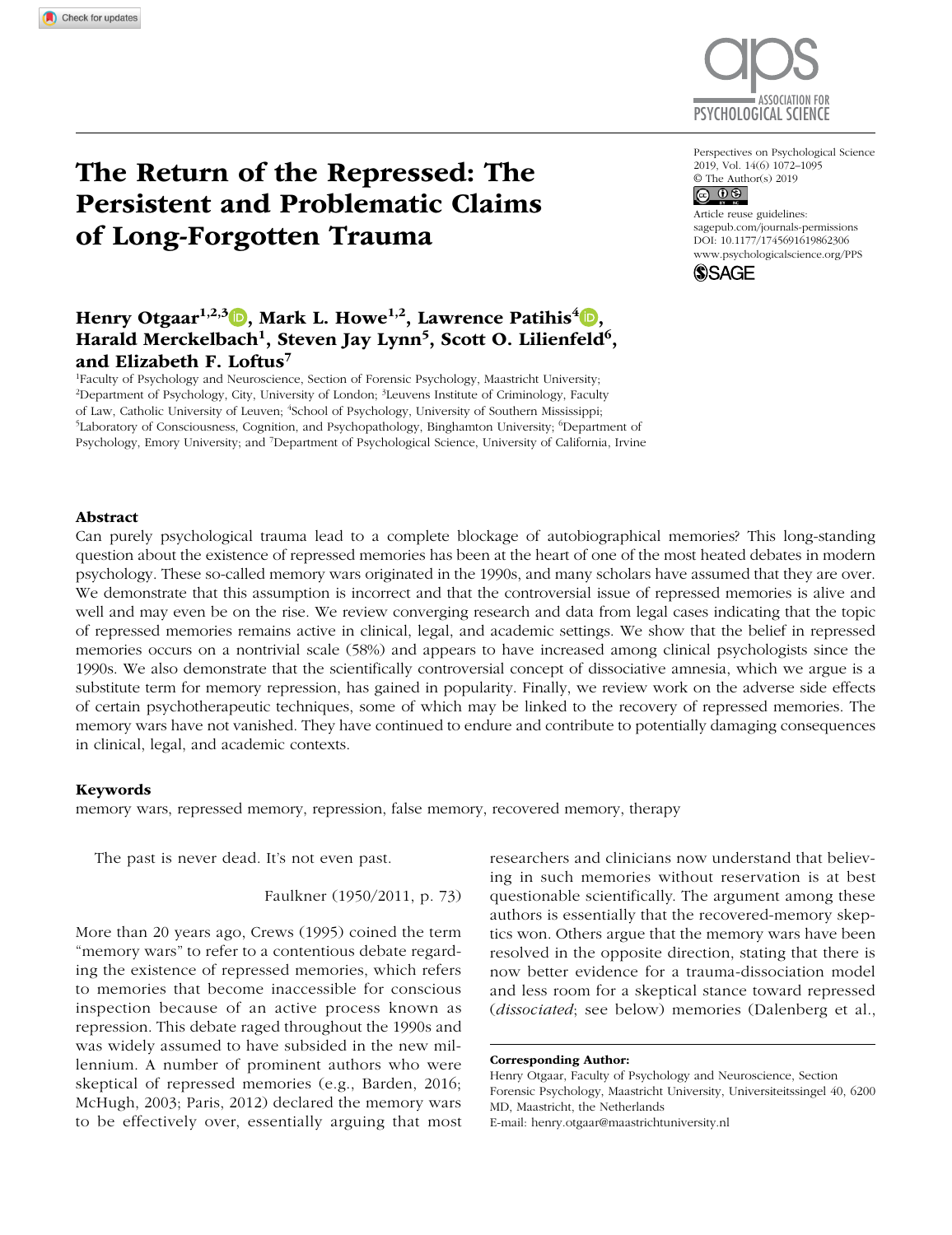2012). Some proponents of the idea of dissociative amnesia (i.e., the inability to remember autobiographic experiences usually as a result of trauma) have even likened skeptics to climate-science deniers (Brand et al., 2018, in response to Merckelbach & Patihis, 2018). Their argument appears to be that they have won the memory wars, and further proof of this is the continued inclusion of dissociative amnesia in the fifth edition of the *Diagnostic and Statistical Manual of Mental Disorders* (*DSM– 5*; American Psychiatric Association, 2013; see also Spiegel et al., 2011).

In this article, we present evidence that the debate concerning repressed memories is by no means dead. To the contrary, we contend that it rages on today and that the term *dissociative amnesia* is being used as a substitute term for repressed memory. To buttress this point, we present converging lines of evidence from several sources suggesting that the concept of repressed memories has not vanished and that it has merely reappeared in numerous guises (e.g., in the context of dissociative amnesia). Admittedly, some researchers have argued that the memory wars have persisted (e.g., Patihis, Ho, Tingen, Lilienfeld, & Loftus, 2014), but no review has systematically and critically evaluated this proposition. In this article, we amass evidence from multiple sources showing that beliefs associated with repressed memories and related topics such as dissociative amnesia, far from being extinguished, as claimed by some scholars, remain very much alive today. Furthermore, we demonstrate that these beliefs carry significant risks in clinical and legal settings.

## Repressed Memories and the Memory Wars

As Ellenberger (1970) explained in his classic monograph, the concept of repressed memories traces its roots to the psychoanalytic theory and practice of Sigmund Freud, who in turn was influenced by physicianhypnotists, such as Jean-Martin Charcot, in the final decades of the 19th century. At the heart of this concept is the idea that traumatic experiences are often so overwhelming that people use defense mechanisms to cope with them. One of these mechanisms involves the automatic and unconscious repression of the traumatic memory with the consequence that people no longer recollect or retain awareness of the experience that triggered it (e.g., Loftus, 1993; McNally, 2005; Piper, Lillevik, & Kritzer, 2008). Nevertheless, according to this view, the repressed trauma ostensibly exacts a serious mental and physical toll (Hornstein, 1992), manifesting itself psychologically and somatically in a wide array of symptoms (e.g., fainting, amnesia, mutism). This influential body-keeps-the-score hypothesis implies that trauma can be "entirely organized on an implicit or perceptual level, without an accompanying narrative about what happened" (van der Kolk & Fisler, 1995, p. 512). The goal of therapy is thus to make the implicit—the repressed—explicit (Yapko, 1994a), following Freud's famous tenet that psychoanalysis aims to make the unconscious conscious. Thus, the notion of repressed memories encompasses three ideas: People repress traumatic experiences, the repressed content has psychopathological potential, and recovering traumatic content is necessary for engendering symptom relief.

In the 1990s, as we demonstrate in a review of data of surveyed clinicians, the belief in repressed memories was endemic in therapeutic circles. Even when patients did not recollect the trauma, such as sexual abuse, some therapists suggested that their unconscious may harbor repressed memories. When clients presented with symptoms of, for example, anxiety, mood, personality, or eating disorders, many clinicians seemed to take these symptoms as signs of long-repressed memories of abuse. Furthermore, in the 1990s, dream interpretation, hypnosis, guided imagery, repeated cuing of memories, and diary methods, among other recovered-memory techniques, were used by many practitioners to ostensibly uncover repressed memories and bring them to the surface of consciousness. As a result of these treatments, patients started to recover purported memories of abuse, typically sexual abuse, and some filed criminal or civil suits against their alleged perpetrator (Loftus, 1994; Loftus & Ketcham, 1994).

During these therapeutic interventions, suggestive techniques were commonly used to recover the alleged repressed memory. At that time, laboratory research began to show the deleterious effects of suggestion on autobiographical recollections of childhood episodes. In one of the first such studies, Loftus and Pickrell (1995) asked students to report on four events that happened in their childhood. One event was fabricated and involved being lost in a shopping mall at about 5 years old. Students were told that their parents provided these narratives to the experimenters, while in fact, parents had confirmed that the event did not happen. After three suggestive interviews, 25% (*n* = 6) of the participants claimed that the false event in fact had occurred. This and other studies during the 1990s indicated that false autobiographical memories<sup>1</sup> can be implanted with suggestive interviewing techniques (e.g., Hyman, Husband, & Billings, 1995; for earlier relevant work, see Laurence & Perry, 1983; for a review of false memories before 1980, see Patihis & Younes Burton, 2015).

Many memory scholars have argued on the basis of this research that repressed memories recovered in therapy may not be based on true events but could be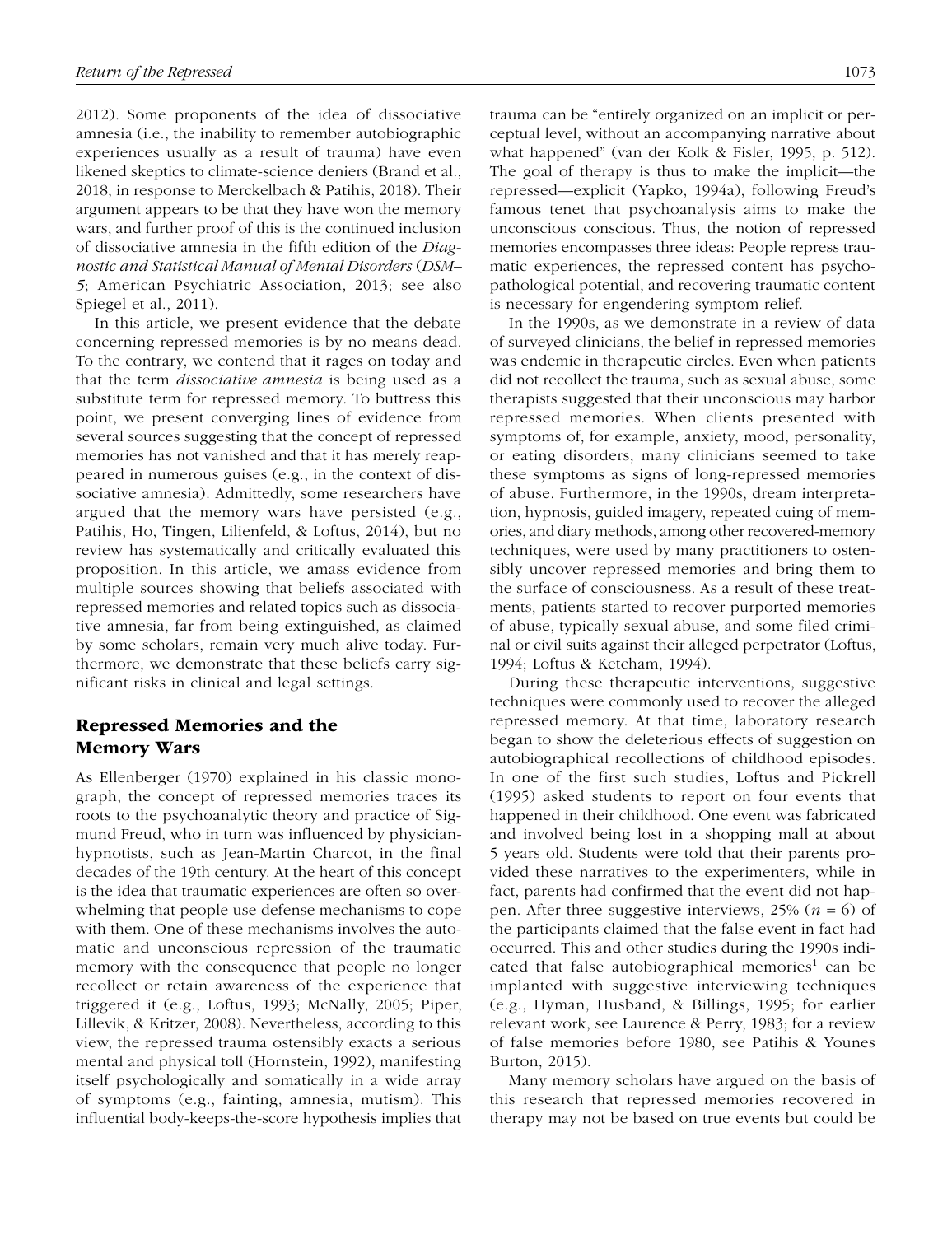false memories (Lindsay & Read, 1995; Loftus & Davis, 2006). An additional scenario offered by researchers is that some people may reinterpret childhood events as a result of therapy and come to experience this reinterpretation as a recovered memory of abuse (McNally, 2012). For example, Schooler (2001) argued that individuals may initially not experience their abuse as traumatic but later come to reevaluate it in this fashion. This change in meta-awareness may be experienced as a recovery of a memory when it instead comprises a new interpretation of a memory that was accessible all along. Schooler offered several case descriptions suggestive of this intriguing process, but strictly speaking it does not involve the reemergence of repressed memories into consciousness. Nevertheless, the reinterpretation account may be a plausible explanation of certain recovered memories of events that were genuinely experienced.

Still, not all cases that were described by Schooler (2001) can be interpreted in terms of reevaluation. Wagenaar and Crombag (2005), for example, noted the inherent problems that such descriptions have to demonstrate the existence of recovered memories. They criticized Schooler's case descriptions on the grounds that many assumptions needed to be met to confirm the existence of recovered memories in these cases. For example, Wagenaar and Crombag observed that alleged victims sometimes received therapy that may have influenced their memories. In addition, Wagenaar and Crombag noted that claiming to have forgotten sexual abuse is not the same as having forgotten the abuse.

Apart from suggestive techniques that might lead to the creation of memory aberrations, some memory researchers noted that the concept of repressed memories is difficult to reconcile with studies on the effects of trauma on memory. Specifically, a large body of data suggests that the central aspects of trauma tend to be relatively well remembered (McNally, 2005). Several authors concluded that complete memory loss for traumatic events is rare among trauma victims, such as Holocaust survivors (Wagenaar & Groeneweg, 1990), survivors of Japanese/Indonesian concentration camps (Merckelbach, Dekkers, Wessel, & Roefs, 2003), and victims of sexual abuse (Goodman et al., 2003). Furthermore, the idea of repressed memories runs counter to well-established principles of human memory. For example, purported repressed memories are often about repeated experiences of abuse, but repeated events are generally well recollected. In addition, people with posttraumatic stress disorder (PTSD) frequently experience flashbacks and intrusive memories of the trauma and hence do not typically report repressed memories, at least of their triggering traumatic event. In addition, the idea of apparent recovered memories suggests that experiences can be forgotten and "recovered" following retrieval cues. This common memory phenomenon does not require the idea of repressed memories (for an overview, see Roediger & Bergman, 1998).

The recovery of mundane childhood memories is a perfectly normal phenomenon, although people may find it difficult to estimate how long they have not thought about a childhood experience (Parks, 1999). The recovery of a purportedly long-forgotten trauma is less plausible in light of everything that we know about traumatic memories (see above), and in such cases the question is whether there is independent evidence to corroborate the memory. Thus, a central issue concerning recovered memories is whether they can be independently corroborated. Studies examining corroborative evidence of recovered memories are often limited because they rely exclusively on victims' characterizations of corroboration (e.g., Chu, Frey, Ganzel, & Matthews, 1999; Herman & Harvey, 1997). Research in which at least partial independent corroboration has been sought demonstrated that continuous memories of child sexual abuse recalled outside of therapy were more often corroborated than discontinued memories of abuse recovered in therapy (Geraerts et al., 2007; see also McNally, Perlman, Ristuccia, & Clancy, 2006). Another key point concerning recovered memories is that people may not think about the abuse for many years or may forget their previous recollections of their traumatic experience. Such people might then spontaneously recover memories of abuse when reminded about the abuse outside of therapy. However, such a phenomenon, psychologically important as it is, is a far cry from repressing a richly detailed memory in its entirety and later recalling it in therapy or everyday life (McNally & Geraerts, 2009).

One way to examine how clinicians think about the reality of repressed memories is to survey them about their beliefs on the topic and on their technical knowledge of how memory works. In this respect, a summary of practitioner-survey studies since the 1990s is informative.

## Memory Beliefs About Repressed Memories: From Then to Now

## *Beliefs among clinical psychologists*

Scientific interest in what therapists and other mentalhealth professionals know about the functioning of memory originated because incorrect beliefs about memory could catalyze suggestive clinical practices and flawed treatment plans (Gore-Felton et al., 2000). Yapko (1994a, 1994b) conducted one of the first surveys of memory beliefs of psychology professionals. He found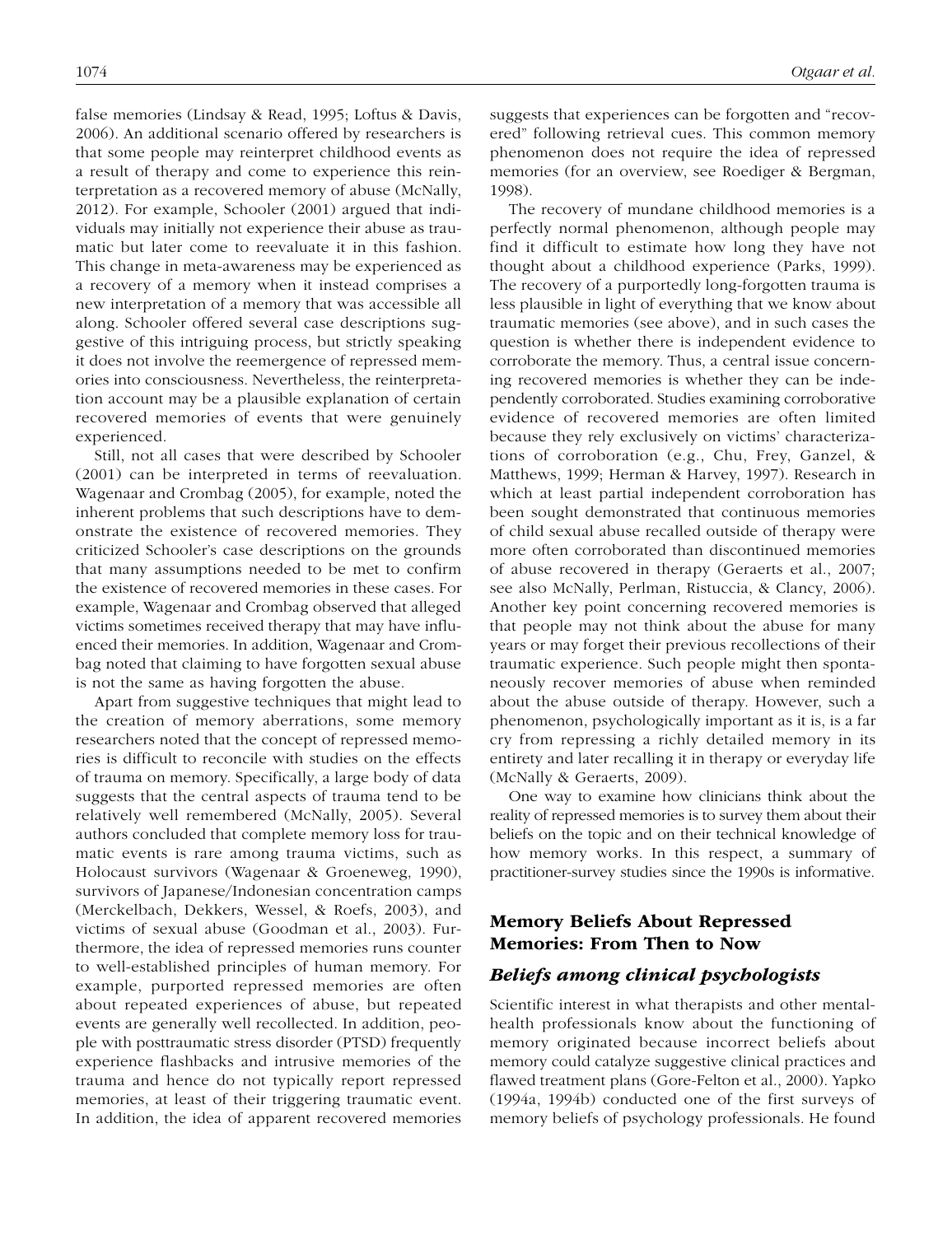that  $34\%$  ( $n = 190$ ) of master's-level psychotherapists and 23%  $(n = 48)$  of PhD psychotherapists agreed that traumatic memories uncovered via hypnosis are authentic. Moreover, 59% ( $n = 513$ ) of clinicians agreed that "events that we know occurred but can't remember are repressed memories" (Yapko, 1994a, p. 231). Yapko (1994a) also found that  $49\%$  ( $n = 419$ ) agreed that "memory is a reliable mechanism when the self-defensive need for repression is lifted" (p. 232). Dammeyer, Nightingale, and McCoy (1997) found that 58%  $(n = 64)$ of PhD-level clinicians, 71% (*n* = 74) of PsyD-level clinicians, and  $60\%$  ( $n = 43$ ) of MSW-level clinicians agreed that repressed memories are genuine. Merckelbach and Wessel (1998) detected an even higher percentage: 96%  $(n = 25)$  of licensed psychotherapists endorsed the view that repressed memories exist. Poole, Lindsay, Memon, and Bull (1995; Survey 2) found that 71% (*n* = 37) of clinical psychologists reported that they had encountered at least one case of a recovered memory (see also Polusny & Follette, 1996).

These studies were performed in the 1990s, which is considered to be the zenith of interest in repressed memories. After that period, a wealth of research published in psychological, psychiatric, and more legally oriented journals concluded that the notion of repressed memories is a highly problematic concept, particularly in the courts (Loftus, 2003; McNally, 2005; Piper et al., 2008; Porter, Campbell, Birt, & Woodworth, 2003; Rofé, 2008; Takarangi, Polaschek, Hignett, & Garry, 2008). Despite these critical articles, many psychologists, especially clinical and counseling psychologists, continue to harbor the idea that traumatic memories can be buried for years or decades in the unconscious and later recovered. Magnussen and Melinder (2012) surveyed licensed psychologists and found that 63% (*n* = 540) believed recovered memories to be "real." Kemp, Spilling, Hughes, and de Pauw (2013) demonstrated that 89%  $(n = 333)$  of surveyed clinical psychologists believed that memories for childhood trauma (such as sexual abuse) can be "blocked out" for many years. Patihis et al. (2014) found that 60.3% (*n* = 35) of clinical practitioners and  $69.1\%$  ( $n = 56$ ) of psychoanalysts agreed that traumatic memories are often repressed. Kagee and Breet (2015) found that 75.7% (*n* = 78) of 103 South African psychologists responded probably or definitely true to the statement that "individuals commonly repress the memories of traumatic experiences" (Kagee & Breet, 2015, p. 5).

Ost, Easton, Hope, French, and Wright (2017) showed that 69.6% ( $n = 87$ ) of clinical psychologists strongly endorsed the belief that "the mind is capable of unconsciously 'blocking out' memories of traumatic events" (p. 60). Wessel (2018) recently examined memory beliefs among eye-movement desensitization and reprocessing (EMDR) practitioners. EMDR is thought to be effective in making traumatic memories less vivid and emotionally negative (Lee & Cuijpers, 2013). Wessel asked EMDR practitioners whether access to traumatic memories can be blocked and found that  $93\%$  ( $n = 457$ ) responded affirmatively.

### *Beliefs among other professionals*

Researchers have surveyed other professionals for whom it would be important to possess accurate knowledge concerning memory. Many of these studies did not specifically ask about professionals' beliefs concerning the existence of repressed memories but instead asked about issues related to eyewitness memory (e.g., confidence-accuracy relationship; see Magnussen, Melinder, Stridbeck, & Raja, 2010). Exceptions to this trend include the study by Benton, Ross, Bradshaw, Thomas, and Bradshaw (2006). In an American sample, they demonstrated that  $73\%$  ( $n = 81$ ) of jurors, 50% (*n* = 21) of judges, and 65% (*n* = 34) of law-enforcement personnel believed in long-term repressed memories. Odinot, Boon, and Wolters (2015) asked Dutch police interviewers about whether traumatic memories can be repressed. They found that  $75.7\%$  ( $n = 108$ ) agreed that they could. In a recent study,  $84\%$  ( $n = 133$ ) of Dutch child-protection workers indicated that traumatic memories are often repressed (Erens, Otgaar, Patihis, & De Ruiter, 2019).

### *Beliefs among laypersons*

Laypeople such as undergraduates have also been asked in a number of studies to indicate their levels of belief concerning the existence of repressed memories (Lynn, Evans, Laurence, & Lilienfeld, 2015). Golding, Sanchez, and Sego (1996) reported that (a) 89% of 613 undergraduates were familiar with a circumstance in which someone recovered a repressed memory, (b) 75% of these students noted that the source of this information was television, and (c) belief in repressed memories was positively correlated with the amount of media exposure. Merckelbach and Wessel (1998) found that 94%  $(n = 47)$  of students endorsed the idea that repressed memories exist. Magnussen et al. (2006) surveyed 2000 Norwegian people from the general public. They found that  $45\%$  ( $n = 900$ ) of respondents believed that traumatic memories can be repressed. Strikingly, 40% (*n* = 800) believed that people who committed a murder can repress the memory of that event. Finally, Patihis et al. (2014) found that 81% ( $n = 316$ ) of undergraduates believed that traumatic memories are often repressed.

On the basis of these survey data, we calculated the overall percentage of people who believe in the existence of repressed memories in the combined samples (see Table 1). Although caution needs to be exercised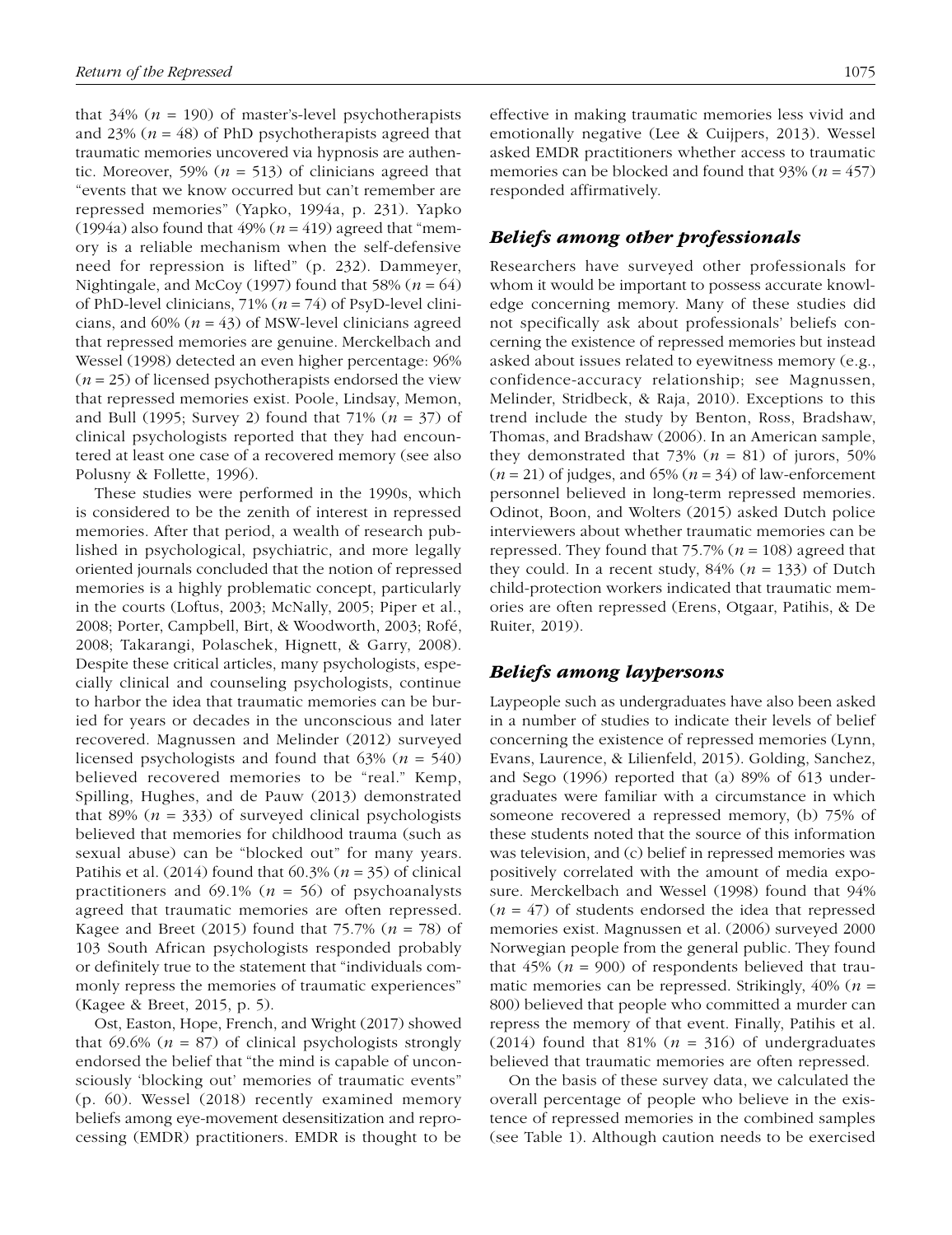| Study                                                       | N   | $\%$            | Statement                                                                                                                                                                                                          | Scale                                                                                             | Country              |
|-------------------------------------------------------------|-----|-----------------|--------------------------------------------------------------------------------------------------------------------------------------------------------------------------------------------------------------------|---------------------------------------------------------------------------------------------------|----------------------|
|                                                             |     |                 |                                                                                                                                                                                                                    |                                                                                                   |                      |
| Clinical psychologists<br>Yapko (1994a)                     | 869 | 59              | "Events that we know<br>occurred but can't<br>remember are repressed<br>memories."                                                                                                                                 | Agree-disagree                                                                                    | U.S.                 |
| Dammeyer,<br>Nightingale, and<br>McCoy (1997)               | 111 | 58 <sup>a</sup> | "Do you believe that repressed<br>memory exists?"                                                                                                                                                                  | $1 =$ definitely no, $10 =$<br>definitely yes                                                     | U.S.                 |
| Dammeyer et al.<br>(1997)                                   | 105 | 71              | "Do you believe that repressed<br>memory exists?"                                                                                                                                                                  | $1 =$ definitely no, $10 =$<br>definitely yes                                                     | U.S.                 |
| Dammeyer et al.<br>(1997)                                   | 75  | 60              | "Do you believe that repressed<br>memory exists?"                                                                                                                                                                  | $1 =$ definitely no, $10 =$<br>definitely yes                                                     | U.S.                 |
| Merckelbach and<br><b>Wessel</b> (1998)                     | 27  | 96              | "[Does] repression exist?"                                                                                                                                                                                         | Yes, no, don't know                                                                               | The Netherlands      |
| Magnussen and<br>Melinder (2012)                            | 858 | 63              | "Sometimes adults in<br>psychotherapy remember<br>traumatic events from early<br>childhood, about which they<br>previously had absolutely<br>no recollection. Do you<br>think such memories are<br>real or false?" | All are real, most are<br>real, most are false,<br>all are false-uncertain                        | Norway               |
| Kemp et al. (2013)                                          | 375 | 89              | "Can memories for childhood<br>trauma (i.e., sexual abuse)<br>be 'blocked out' from<br>conscious memory for many<br>years?"                                                                                        | Yes, but rare; don't<br>know; no, don't<br>believe this                                           | England and<br>Wales |
| Patihis et al. (2014)                                       | 58  | $60.3^{b}$      | "Traumatic memories are often<br>repressed."                                                                                                                                                                       | Strongly disagree,<br>disagree, slightly<br>disagree, slightly<br>agree, agree, strongly<br>agree | U.S.                 |
| Patihis et al. (2014)                                       | 82  | 69.1            | "Traumatic memories are often<br>repressed."                                                                                                                                                                       | Strongly disagree,<br>disagree, slightly<br>disagree, slightly<br>agree, agree, strongly<br>agree | U.S.                 |
| Kagee and Breet<br>(2015)                                   | 103 | 75.7            | "Individuals commonly repress<br>the memories of traumatic<br>experiences."                                                                                                                                        | Definitely untrue,<br>probably untrue,<br>probably true,<br>definitely true                       | South Africa         |
| Ost et al. (2017)                                           | 125 | 69.6            | "The mind is capable of<br>unconsciously 'blocking<br>out' memories of traumatic<br>events."                                                                                                                       | $1 =$ strongly disagree;<br>$4 =$ strongly agree                                                  | U.K.                 |
| <b>Wessel</b> (2018)                                        | 492 | 93              | "It is possible that access<br>to trauma memory is<br>blocked." <sup>c</sup>                                                                                                                                       | Agree, disagree, no<br>opinion                                                                    | The Netherlands      |
| Other professionals                                         |     |                 |                                                                                                                                                                                                                    |                                                                                                   |                      |
| Benton Ross,<br>Bradshaw,<br>Thomas, and<br>Bradshaw (2006) | 111 | 73              | "Traumatic experiences can<br>be repressed for many years<br>for many years and then<br>recovered."                                                                                                                | Generally true, generally<br>false, I don't know                                                  | U.S.                 |

Table 1. Percentages of People Who Believe in the Concept of Repressed Memory Among Various Studies

*(continued)*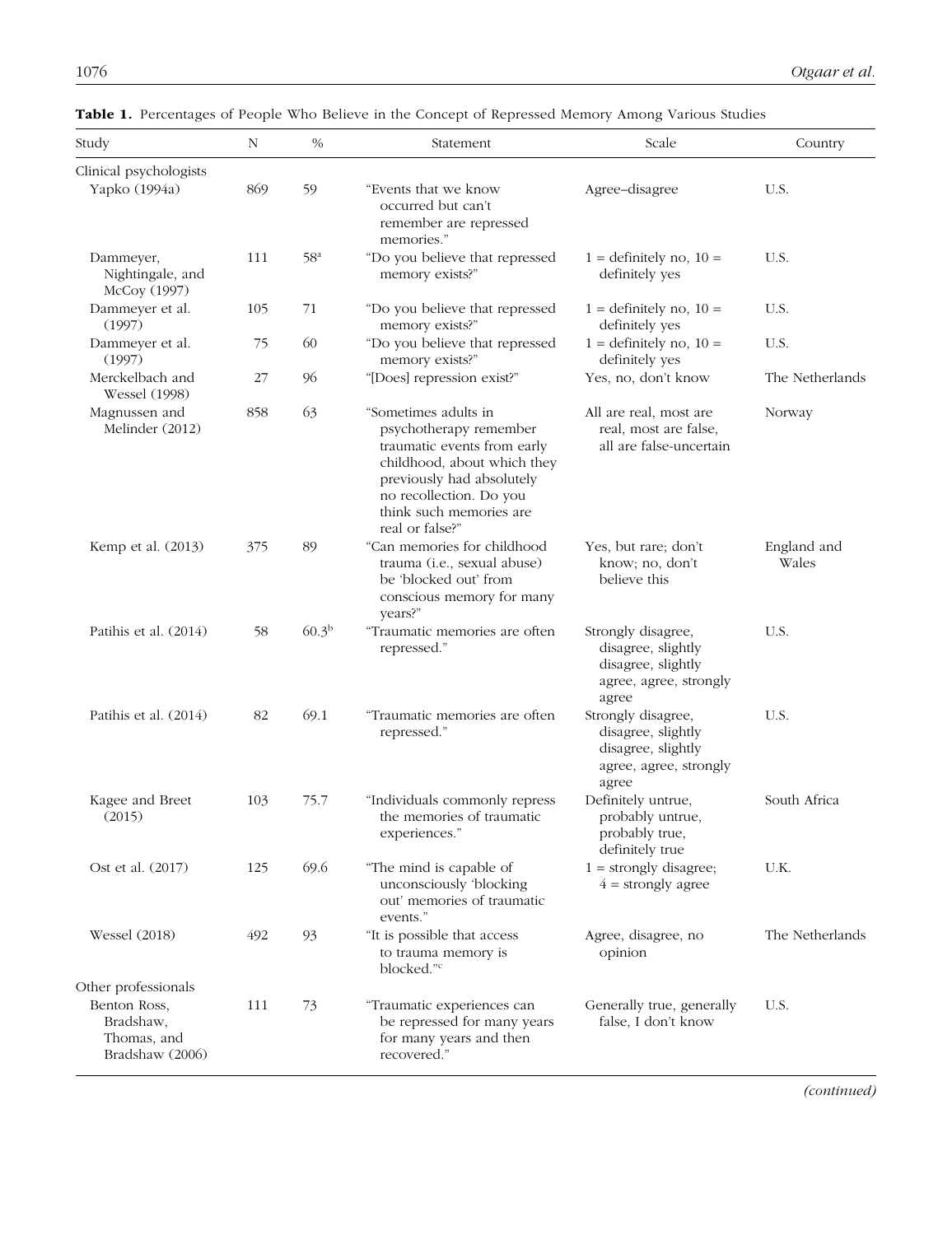#### Table 1. (Continued)

| Study                                             | N     | $\%$ | Statement                                                                                                                                                                                                          | Scale                                                                                             | Country         |
|---------------------------------------------------|-------|------|--------------------------------------------------------------------------------------------------------------------------------------------------------------------------------------------------------------------|---------------------------------------------------------------------------------------------------|-----------------|
| Benton et al.<br>(2006)                           | 42    | 50   | "Traumatic experiences can<br>be repressed for many years<br>and then recovered."                                                                                                                                  | Generally true, generally<br>false, I don't know                                                  | U.S.            |
| Benton et al.<br>(2006)                           | 52    | 65   | "Traumatic experiences can<br>be repressed for many years<br>and then recovered."                                                                                                                                  | Generally true, generally<br>false, I don't know                                                  | U.S.            |
| Odinot, Boon, and<br>Wolters $(2015)$             | 143   | 75.7 | "Traumatic experiences can<br>be repressed for many years<br>and then recovered." <sup>d</sup>                                                                                                                     | Agree, disagree                                                                                   | The Netherlands |
| Erens Otgaar,<br>Patihis, and De<br>Ruiter (2019) | 158   | 84   | "Traumatic memories are often<br>repressed because of their<br>painful content."                                                                                                                                   | Agree, disagree                                                                                   | The Netherlands |
| Laypersons                                        |       |      |                                                                                                                                                                                                                    |                                                                                                   |                 |
| Merckelbach and<br><b>Wessel</b> (1998)           | 50    | 94   | "[Does] repression exist?"                                                                                                                                                                                         | Yes, no, don't know                                                                               | The Netherlands |
| Magnussen et al.<br>(2006)                        | 2,000 | 45   | "Sometimes adults in<br>psychotherapy remember<br>traumatic events from early<br>childhood, about which they<br>previously had absolutely<br>no recollection. Do you<br>think such memories are<br>real or false?" | All are real, most are<br>real, most are false,<br>all are false-uncertain                        | Norway          |
| Magnussen et al.<br>(2006)                        | 2,000 | 40   | "Sometimes adults in<br>psychotherapy remember<br>traumatic events from early<br>childhood, about which they<br>previously had absolutely<br>no recollection. Do you<br>think such memories are<br>real or false?" | All are real, most are<br>real, most are false,<br>all are false-uncertain                        | Norway          |
| Patihis et al. (2014)                             | 390   | 81   | "Traumatic memories are often<br>repressed."                                                                                                                                                                       | Strongly disagree,<br>disagree, slightly<br>disagree, slightly<br>agree, agree, strongly<br>agree | U.S.            |

Note: U.S. = United States; U.K. = United Kingdom.

<sup>a</sup>Refers to people scoring 8, 9, or 10. <sup>b</sup>Refers to people who chose slightly agree, agree, or strongly agree. Translated from the Dutch: "goed mogelijk dat toegang tot traumaherinnering is geblokkeerd." <sup>a</sup>Translated from the Dutch: "Traumatische ervaringen kunnen jarenlang worden verdrongen (d.w.z. geheel vergeten zijn) en dan toch nog worden hervonden.

when collapsing data across such surveys because the samples may vary on many dimensions, aggregated data can be informative given they can generally be expected to cancel out largely random differences in participant characteristics. On average, 58% (*n* = 4,745) of those who were surveyed indicated some degree of belief in the existence of repressed memories. When we examined the prevalence of these beliefs across subgroups within the combined sample, interesting results emerged. Among clinical psychologists, 70% (*n* = 2,305) believed in the existence of repressed memories. This percentage was somewhat lower in the 1990s (61%; *n* = 719) and increased to 76% (*n* = 1,586) from 2010 onward. Furthermore, 75% (*n* = 377) of other professionals expressed a strong belief in repressed memories, as did  $46\%$  ( $n = 2,063$ ) of laypersons.

We also performed additional analyses. For example, when we focused only on survey items using the word "repression," we found a prevalence of  $65\%$  ( $n = 1,265$ ) in the belief of repressed memories. In addition, because the items used differed to some extent among survey studies, we concentrated on statements for which people were asked specifically about the frequency of repressed memories (e.g., "Traumatic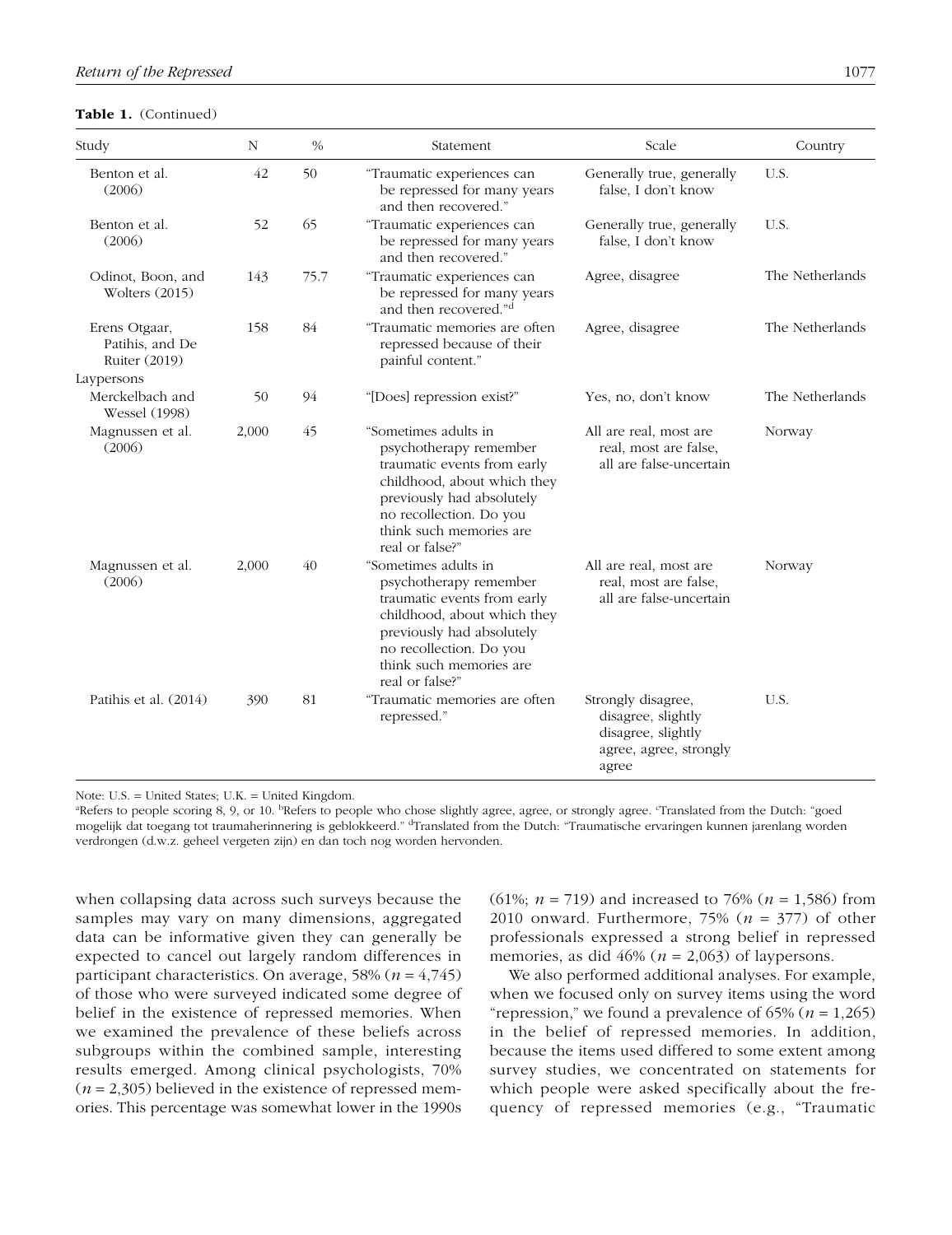memories are often repressed"). When we focused on these statements (Erens et al., 2019; Kagee & Breet, 2015; Patihis et al., 2014), we found that 78% (*n* = 618) of surveyed people believed that traumatic experiences are often repressed. We also compared the rates of belief in repressed memories in the 1990s with those of all studies performed after the 1990s. A prevalence of  $62\%$  ( $n = 766$ ) was observed for studies in the 1990s; this rate was slightly lower for studies performed after the 1990s (57%; *n* = 3,979).

Taken together, our data suggest, perhaps surprisingly, that mental-health professionals in our combined samples were not more critical about repressed memories than were laypeople. This finding underscores our argument that a belief in repressed memories is deeply rooted in modern Western societies. Moreover, the data suggest that despite a plethora of scientific work calling the existence of repressed memories into question (e.g., Loftus & Davis, 2006), clinical psychologists', other mental-health professionals', and the general public's views on repressed memories remain strong. Furthermore, it seems that belief in repressed memories even increased within clinical psychologists.

Still, in certain groups of professionals, notably those working in legal psychology, skepticism regarding repressed memories is high. For example, Kassin, Tubb, Hosch, and Memon (2001) found that 22% of experts opined that repressed memories are "reliable enough" to present as evidence in the courtroom. Likewise, some recent research suggests that memory scientists tend to harbor strong reservations concerning the existence of repressed memories (only 12.5% agreed that repressed memories can be retrieved in therapy accurately; 27.2% of experimental psychologists agreed to some extent that traumatic memories are often repressed; Patihis, Ho, Loftus, & Herrera, 2018). It is important to emphasize that many informed scientists are skeptical: It counters the argument that repressed memories must exist because so many people believe in them, a tempting logical error termed the *bandwagon fallacy* (Briggs, 2014).

Many of these surveys relied on the terms repression or repressed memories. These terms may have all kinds of connotations, leading to artificially raised endorsement patterns suggestive of belief in repressed memories. Brewin, Li, Ntarantana, Unsworth, and McNeilis (2019; Study 3) recently argued that high endorsement rates in the belief in repressed memories (to the statement "Traumatic experiences can be repressed for many years and then recovered") actually reflect a belief in *conscious* memory suppression (see section below on retrieval inhibition). They found that when members of the general public were asked about their belief in conscious repression and were questioned regarding repressed memories ("Traumatic experiences can be repressed for many years and then recovered"), similar endorsement rates were found. However, because Brewin and colleagues did not include a survey item on unconscious repression, it is unknown which endorsement rates would be detected for such a controversial statement. To remedy this omission, Otgaar et al. (2019) specifically inquired about people's belief in unconscious repression. They found high endorsement rates for belief in both conscious and unconscious repression (around 60%), implying that the belief in repressed memories is still widespread. In what follows, we show that, as is true for the belief in repressed memories, dissociative amnesia, a conceptual twin of repression, has been deeply embedded into psychology lore in such a way that it could be the most potent threat to extending the memory wars.

## Dissociative Amnesia = Repressed Memories?

Despite the widespread belief in repressed memory, the term "repression" became controversial in the memory wars and is now seldom used in a credible context in scientific publications. After the concept became intensely controversial, many clinicians adopted a new and perhaps more palatable term *dissociative amnesia*. This term became the preferred and more widely used appellation for the process whereby traumas are rendered inaccessible. For example, *dissociative amnesia* is mentioned in *DSM–5* (American Psychiatric Association, 2013), whereas *repressed memory* or *repression* is not.

There might be several reasons for why dissociative amnesia is listed in the *DSM–5*. One likely reason is that the substantial majority of the Task Force members of the *DSM–5* were psychiatrists rather than psychologists, and the Task Force did not include memory experts (see Yan, 2007). This Task Force also did not adequately reflect the full range of scientific opinions regarding the empirical status of dissociative disorders, including dissociative amnesia. Indeed, as Lilienfeld, Watts, and Smith (2012) noted the following:

It is troubling that the *DSM–5* Anxiety, Obsessive-Compulsive Spectrum, Posttraumatic, and Dissociative Disorders Work Group contains no members who have expressed doubts in scholarly outlets regarding the etiology of dissociative identity disorder and related dissociative disorders (e.g., dissociative amnesia, dissociative fugue), despite the fact that these disorders are exceedingly controversial in the scientific community. (p. 831)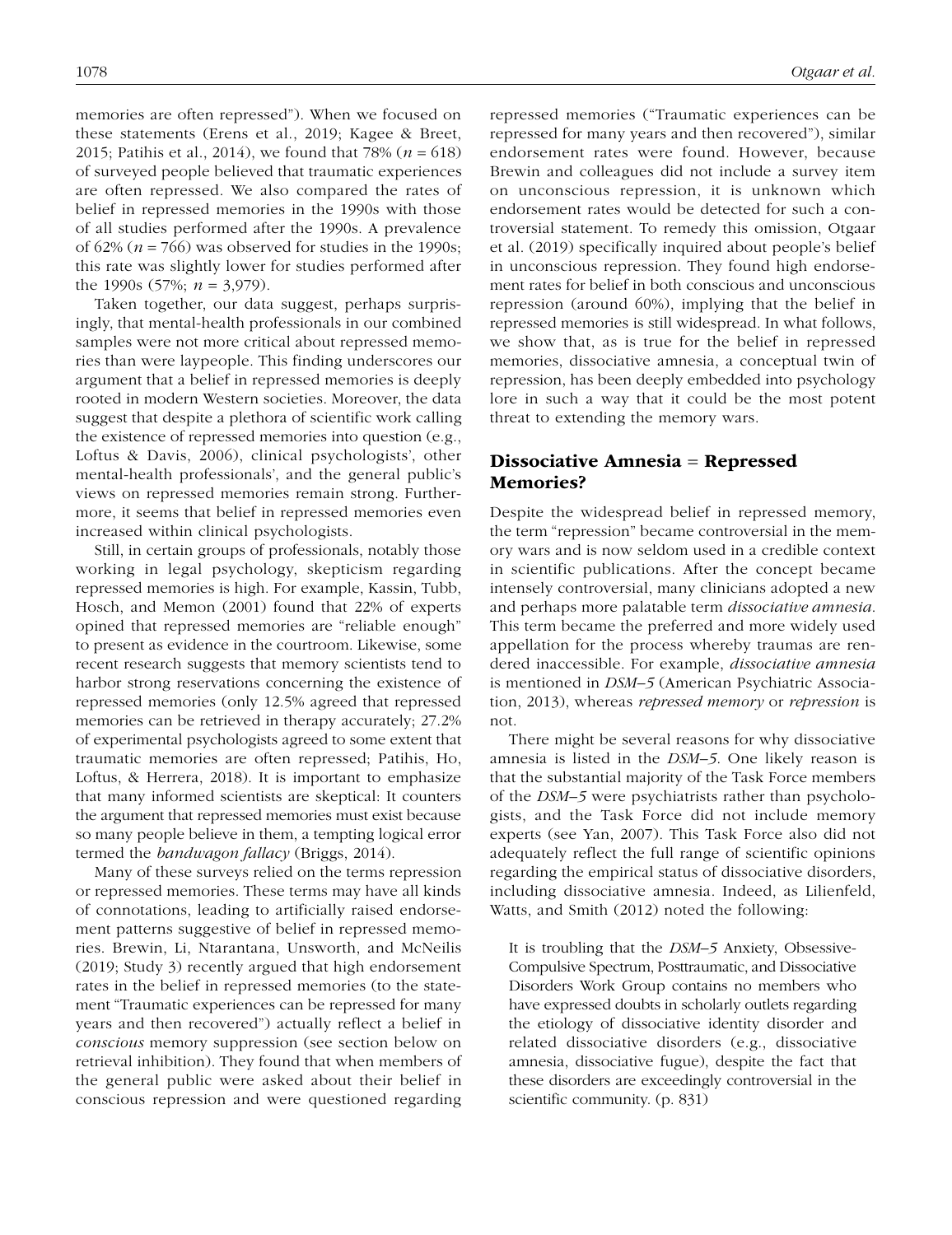Case studies of patients claiming dissociative amnesia have also figured prominently in the clinical literature, in turn perhaps contributing to the prima facie validity of the construct of dissociative amnesia (e.g., Staniloiu, Markowitsch, & Kordon, 2018).

We propose that during and after the 1990s, when the term *repressed memory* was widely criticized, proponents began to favor the term *dissociative amnesia* instead. Perhaps Holmes (1994) was one of the first to notice this trend:

In the absence of good laboratory or clinical evidence for repression, proponents of the concept have begun to emphasize dissociation instead. But that is simply another name for repression; if one dissociates oneself from an event (is no longer aware of it), one has repressed it. Dissociative amnesia is supposed to occur after certain traumatic experiences. Yet alleged cases of this phenomenon are very rare. (p. 18)

Consistent with this idea, dissociative amnesia was not mentioned in pre-1990s work on repression by Holmes (1972, 1974) and Holmes and Schallow (1969). This subtle but significant name change has muddied the waters and provided a cover for the continued practice of psychotherapy that involves repressed memories, albeit under new terminology.

Dissociative amnesia is defined in the *DSM–5* as the "inability to recall autobiographical information" that (a) is "usually of a traumatic or stressful nature," (b) is "inconsistent with ordinary forgetting," (c) should be "successfully stored," (d) involves a period of time when there is an "inability to recall," (e) is not caused by "a substance" or "neurological . . . condition," and (f) is "always potentially reversible because the memory has been successfully stored" (American Psychiatric Association, 2013, p. 298). These defining features serve as an umbrella set of criteria for three types of dissociative amnesia listed in the *DSM–5. Localized* dissociative amnesia applies to memory loss for a "circumscribed period of time" and may be broader than amnesia for a single traumatic event, for example, "months or years associated with child abuse" (p. 298). Because localized dissociative amnesia most resembles what was formerly called repressed memory, it is noteworthy that the *DSM–5* calls this type "the most common form of dissociative amnesia." In *selective* dissociative amnesia, the individual "can recall some, but not all, of the events during a circumscribed period of time" (p. 298). *Generalized* dissociative amnesia involves "a complete loss of memory for one's life history" and "is rare" (p. 298). The *DSM–5* indicates "histories of trauma, child abuse, and victimization" as features that support a diagnosis of dissociative amnesia (p. 299).

Although dissociative symptoms can manifest themselves in contexts quite different from trauma—for example, after the ingestion or administration of the anesthetic ketamine (Simeon, 2004) or ecstasy, cannabis, and cocaine (van Heugten-van der Kloet et al., 2015)—Table 2 illustrates similarities in the definitions of dissociative amnesia from the *DSM–5* and definitions advanced by scientific skeptics of repressed memory (text from Loftus, 1993; and Holmes, 1974). We contend, on the basis of striking parallels in definitions, that skeptical arguments against repressed memories should apply with equal force to dissociative amnesia. More specifically, definitions of both dissociative amnesia and repressed memory share the idea that traumatic or upsetting material is stored, becomes inaccessible because of the trauma, and can later be retrieved in intact form.

Although repressed memory as a concept is rarely defended in scientific circles these days, the idea of dissociative amnesia has become popular, especially in some psychiatric quarters. For example, between 2010 and 2019, the *Journal of Trauma & Dissociation* has published 71 articles related to dissociative amnesia; between 1990 and 1999, no such articles were published.<sup>2</sup> This ascension appears to be a major reason for the revitalization of the memory wars and for the continuation of therapies that attempt to exhume traumatic memories. In the first two editions of the *DSM* (American Psychiatric Association, 1952, 1968), neither *dissociative amnesia* nor *psychogenic amnesia* was listed or mentioned, although dissociative types of neurosis were. *Psychogenic amnesia* first appeared in the third edition of the *DSM* (American Psychiatric Association, 1980; mentioned 19 times). *Dissociative amnesia* appeared for the first time in the fourth edition of the *DSM* (American Psychiatric Association, 1994; mentioned 50 times). In *DSM–5, dissociative amnesia* appeared 75 times (American Psychiatric Association, 2013). Interestingly, in no edition of the *DSM* have the words *repress, repressed memory*, or *repression* been used.

The *DSM* has codified and widely disseminated the concept of dissociative amnesia. In some quarters of psychology and psychiatry, dissociative amnesia is apparently taken as a valid and totally unproblematic concept (with notable exceptions; see Pope, Poliakoff, Parker, Boynes, & Hudson, 2007). Nevertheless, the definition of dissociative amnesia is scientifically fraught in many respects, just as is repressed memory. There are inherent problems when trying to ascertain whether a trauma has been stored but is nevertheless inaccessible. First, there is the complex problem of the lack of falsifiability: The only way we can determine whether a memory was stored is by memorial report, but a memorial report instantly disproves the claim that the memory is inaccessible. Second, it is difficult to test, or falsify, whether psychological trauma is the reason why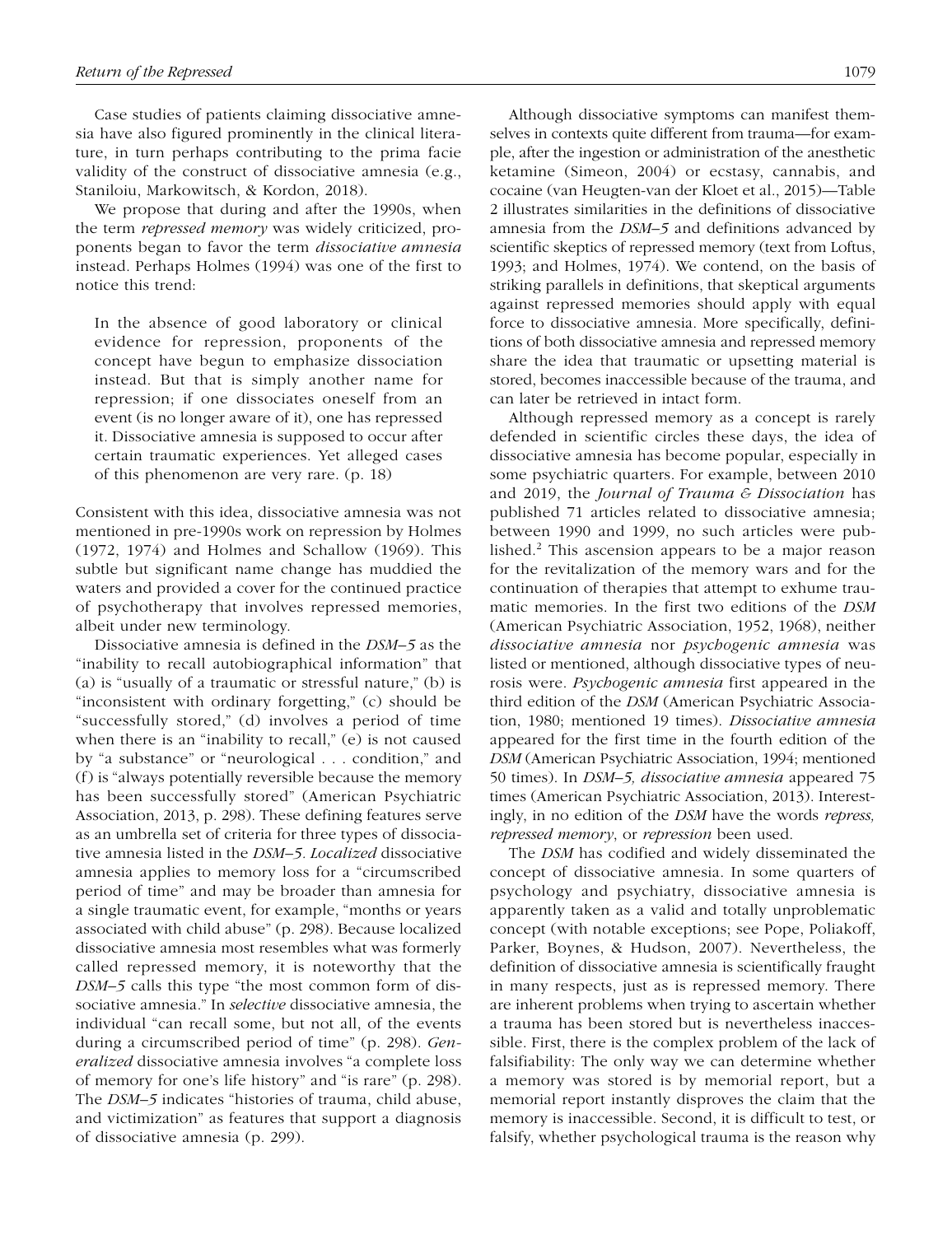| Dissociative amnesia                                                                              | Repressed memory                                                                                                                                               | Repression                                                                                                                                                                                         |
|---------------------------------------------------------------------------------------------------|----------------------------------------------------------------------------------------------------------------------------------------------------------------|----------------------------------------------------------------------------------------------------------------------------------------------------------------------------------------------------|
| DSM-5 (APA, 2013, p. 298)                                                                         | Loftus (1993, p. 518)                                                                                                                                          | Holmes (1974, p. 632–633)                                                                                                                                                                          |
| "inability to recall autobiographical<br>information"                                             | [implied indirectly in quotes]                                                                                                                                 | "repression is a loss [of memory] which                                                                                                                                                            |
| "usually of a traumatic or stressful nature,<br>that is inconsistent with ordinary<br>forgetting" | "something happens that is so<br>shocking"                                                                                                                     | "is specifically designed to selectively<br>eliminate from consciousness those<br>memories which cause the individual<br>[affective] pain rather than being a<br>general loss due to simple decay" |
| "and that it should be successfully<br>stored"                                                    | "that the mind grabs hold of the<br>memory and pushes it underground"                                                                                          | "material which is repressed is not lost<br>but rather <i>stored in the unconscious</i><br>[emphasis in original]"                                                                                 |
| "involves a period of time when there is<br>an inability to recall"                               | "into some inaccessible corner of the<br>unconscious. There it sleeps for years,<br>or even decades, or even forever<br>isolated from the rest of mental life" | [implied indirectly in quotes]                                                                                                                                                                     |
| "not caused by 'a substance' or                                                                   | [implied indirectly]                                                                                                                                           | [implied indirectly]                                                                                                                                                                               |
| 'neurological condition'"                                                                         | Implied cause: an event "that is so<br>shocking"                                                                                                               | Implied cause: "repression is a process<br>motivated by a need to avoid the<br>disturbing affect associated with<br>certain memories"                                                              |
| "always potentially reversible because the<br>memory has been successfully stored"                | "Then, one day, it may rise up and<br>emerge into consciousness"                                                                                               | "the material can return to consciousness<br>without having to go through the<br>process of being relearned"                                                                                       |

| <b>Table 2.</b> Side-by-Side Comparisons of the Definitions of Dissociative Amnesia and Repressed Memory |  |
|----------------------------------------------------------------------------------------------------------|--|
|----------------------------------------------------------------------------------------------------------|--|

Note: *DSM–5* = fifth edition of the *Diagnostic and Statistical Manual of Mental Disorders*; APA = American Psychiatric Association.

an event is not remembered. How this is established depends in part on the theoretical orientation of the psychologist and whether she or he interprets an inability to recall as having been caused by psychogenic trauma or mundane encoding failures or forgetting mechanisms.

Indeed, one key question is whether cases that seem to document dissociative amnesia or repressed memory can be explained in terms of ordinary memory mechanisms. An example is provided by McNally (2003), who commented on two alleged cases of dissociative/ psychogenic amnesia in children who had witnessed a lightning strike. McNally concluded that the memory loss could plausibly be explained by the fact that

both amnestic youngsters had themselves been struck by side flashes from the main lightning bolt, knocked unconscious, and nearly killed. Given the serious effects on the brain of being knocked unconscious by lightning, it is little wonder that these two children had no memory of the event. (p. 192)

The presence of a history of (mild) brain injury in case descriptions of patients diagnosed with dissociative amnesia has also been noted by other authors (Staniloiu & Markowitsch, 2014).

Consider another example that is illustrative of many similar clinical reports. Harrison et al. (2017) claimed to have documented 53 cases of, as the authors preferred to call it, "psychogenic amnesia." These cases are cited by others as evidence for the existence of dissociative amnesia (Brand et al., 2018). Harrison et al. (2017) asked the amnesics several questions concerning their autobiographical memory. Note that none of these cases adequately satisfied the six tenets of dissociative amnesia discussed earlier. For instance, amnesia due to neurological damage, such as "traumatic brain injury" (American Psychiatric Association, 2013, p. 298), substance use, or other physical causes were not ruled out, which would preclude memory loss from being diagnosed in the *DSM–5* as dissociative amnesia. The possibility of head injury causing memory impairment is particularly relevant here, especially because Harrison et al. found that a history of head injury was common in the "psychogenic" cases. In addition, Harrison et al. did not establish whether psychological shock or trauma caused the reported memory problems or that any recalled memories really were inaccessible for a period of time (see also Patihis, Otgaar, & Merckelbach, 2019).

Another issue is that Harrison et al. (2017) did not exclude the possibility that the dissociative amnesia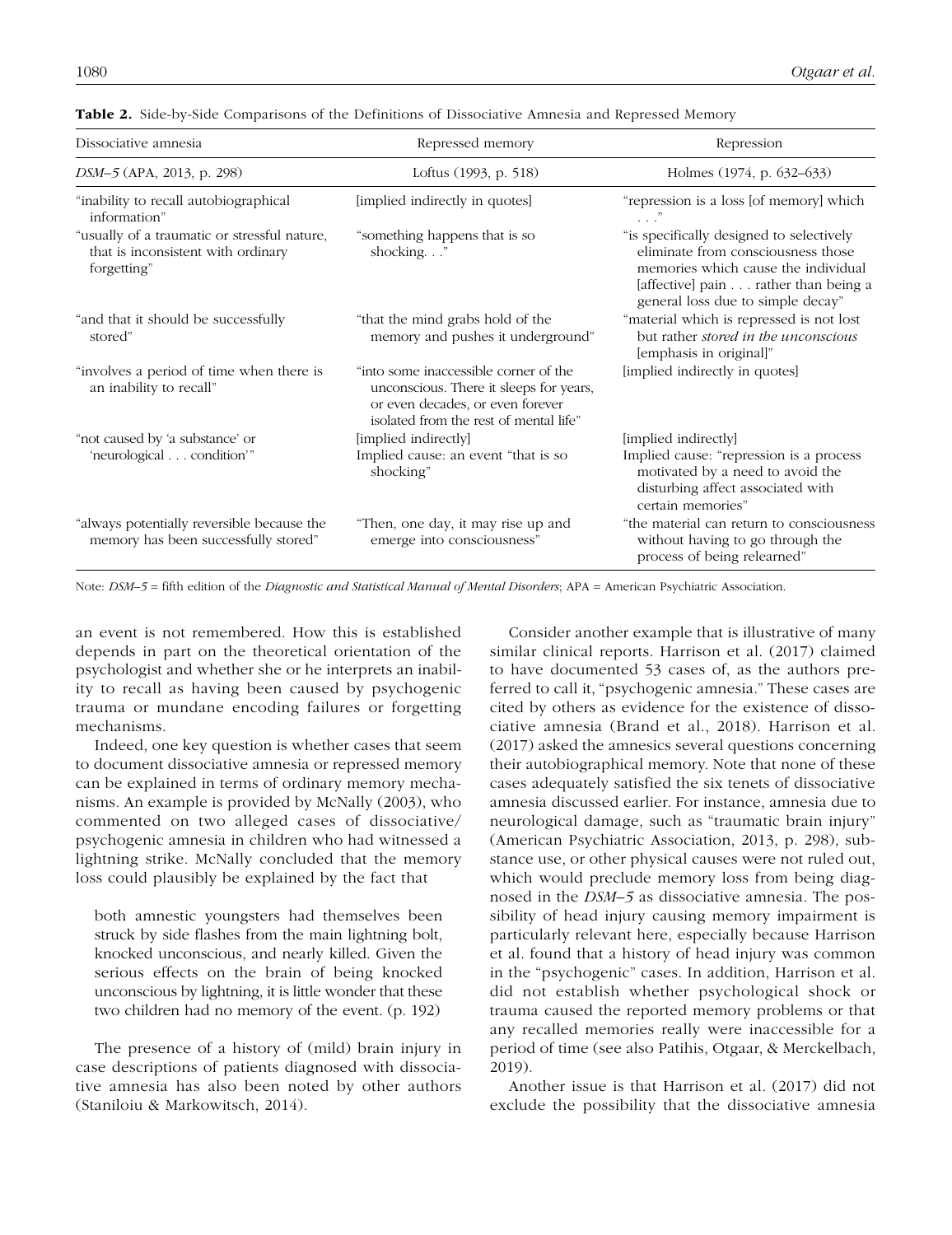was the result of feigning. This omission is remarkable because many of the patients with dissociative amnesia described by these authors were plagued by financial problems, and it would have been relatively easy to administer symptom-validity tests to them. With these tests, one can gauge whether patients endorse atypical or bizarre symptoms in an attempt to exaggerate their problems (Lilienfeld, Thames, & Watts, 2013; Peters, van Oorsouw, Jelicic, & Merckelbach, 2013). Other authors have found that overreporting of bizarre and implausible symptoms (e.g., "When I hear voices I feel as though my teeth are leaving my body") is prevalent among those who claim dissociative amnesia (Cima, Merckelbach, Hollnack, & Knauer, 2003). Claiming dissociative amnesia is not the same as suffering from it (see also Peters et al., 2013). With this consideration in mind, Staniloiu and Markowitsch (2014) acknowledged in their review article that "the main challenge posed by the differential diagnosis of dissociative amnesia is to distinguish between true and feigned or malingered amnesia" (p. 237).

Key to our argument is that the evidence that scholars put forward for dissociative amnesia is typically subject to more plausible explanations. McNally (2007) listed several alternative and perhaps more plausible interpretations of the evidence for dissociative amnesia. First, memory problems that emerge after trauma might be caused by everyday forgetfulness and should not be confused with amnesia for the trauma. Second, some dissociative-amnesia theorists have confused organic amnesia with dissociative amnesia. Third, people who have experienced trauma and cannot recollect all of it might have failed to encode relevant parts of the traumatic experience. Fourth, victims of abuse commonly fail to disclose the abuse (e.g., because they feel ashamed), a reporting decision that should not be confused with dissociative amnesia. Fifth, when people cannot recollect any events (even traumatic ones) before the age of about 3 years old, it likely reflects the wellestablished phenomenon of childhood amnesia (Fivush, Haden, & Adam, 1995; Howe, 2013) rather than dissociation. Sixth and finally, victims of abuse understandably often do not want to think about their traumatic experiences but often cannot help it because of flashbacks and intrusive memories. This phenomenon of suppression should not be confused with repression, and it falls well outside the domain of dissociative amnesia.

## The Purported Empirical Evidence for Repressed-Memory Mechanisms

Three main areas of research are typically used to support repressed memories or dissociative amnesia: retrieval inhibition, motivated forgetting, and the relation between trauma and dissociation. Nevertheless, none of them fully supports all six parts of the definition of either concept shown in Table 2.

For example, the phenomenon of retrieval inhibition (M. C. Anderson & Green, 2001; Anderson & Hanslmayr, 2014; M. C. Anderson et al., 2004) suggests that some mechanism inhibits some memories whereas others come to consciousness, and that trying not to think about a memory can make it harder to remember. However, this phenomenon does not meet the six tenets of dissociative amnesia, such as the principle that the event is often traumatic in nature (see also Kihlstrom, 2002). Likewise, some research has shown limbic inhibition via the frontal cortex among individuals with a subtype of PTSD that involves emotional suppression (Lanius et al., 2010). Although interesting, cases of PTSD involving inhibited emotions do not establish that a memory is stored, that it is inaccessible because of trauma and then later becomes accessible. One can inhibit one's emotions regarding a painful memory while retaining a full recollection of this memory.

Other research has shown that alleged cases of dissociative amnesia were accompanied by increased prefrontal cortex activity and decreased activation of the hippocampus when patients were exposed to stimuli (i.e., certain faces) for which they had reported amnesia (Kikuchi et al., 2009). However, it would be premature to interpret this study as evidence for repressed/ dissociated memories. Before concluding that dissociative amnesia is involved, it is imperative to rule out other possible plausible explanations, such as feigned amnesia, which was not investigated in this work. This is all the more remarkable because one of the patients who claimed to be amnesic was worried about his impending marriage, whereas the other patient took a leave of absence from work after he had been involved in an accident.

Retrieval inhibition has been suggested to be "a viable model for repression" (M. C. Anderson & Green, 2001, p. 366). The canonical paradigm used to evaluate retrieval inhibition is the think/no-think paradigm (M. C. Anderson & Green, 2001). In the original version, participants see several unrelated word pairs (e.g., *ordeal-roach*). After seeing these stimuli, participants are presented with cue words (e.g., *ordeal*) and are instructed to either recall the associated word (think) or not (no-think). When participants are asked to recall all response words during the presentation of cue words, no-think response words are remembered less accurately. A meta-analysis showed that no-think words were associated with lower recall rates than items that were studied but not asked about during the think/nothink phase (8% reduction; M. C. Anderson & Huddleston, 2012). One problem with this meta-analysis is that no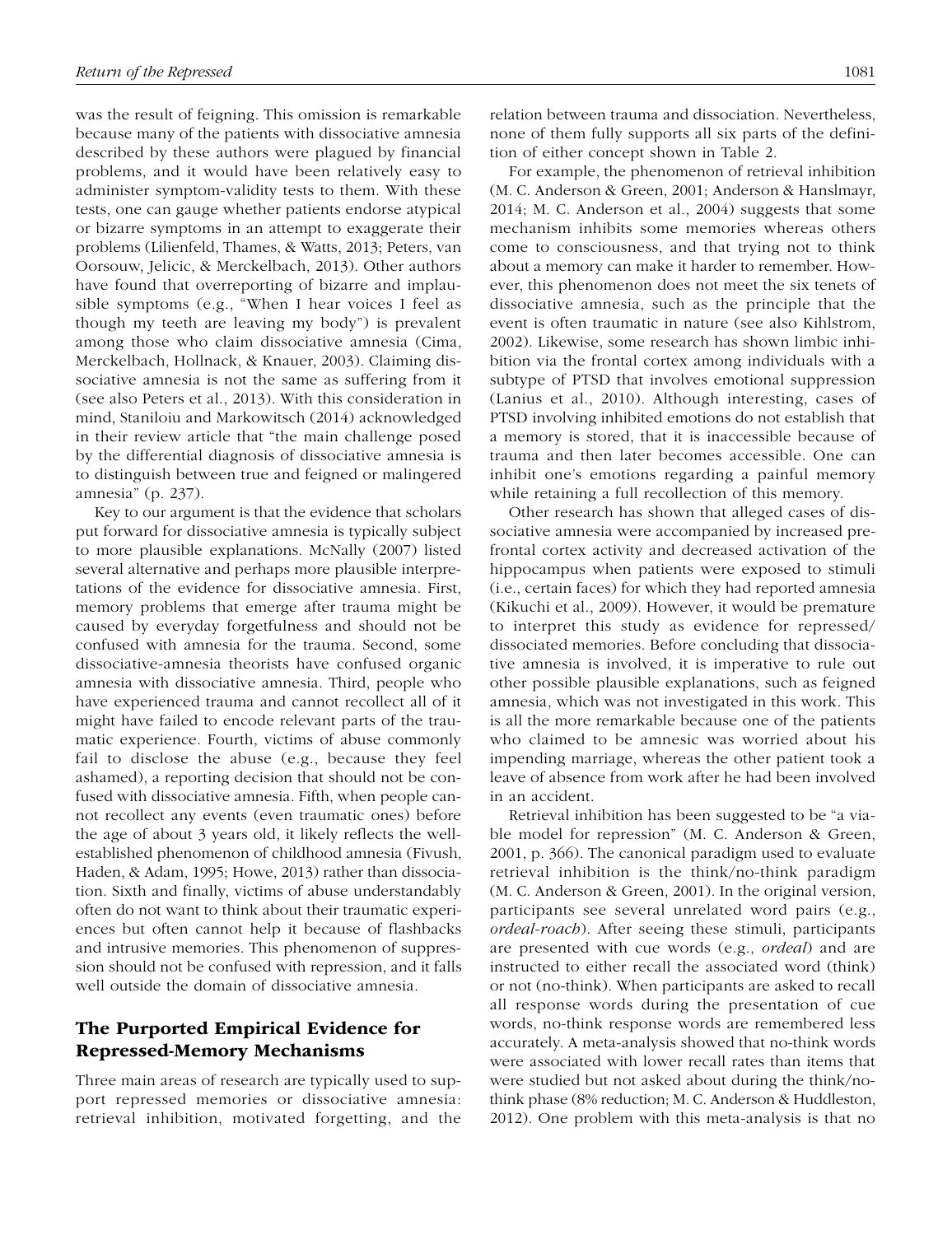unpublished studies from other labs were included, raising the specter of file-drawer effects and therefore inflated effect sizes. In fact, Bulevich, Roediger, Balota, and Butler (2006) conducted three experiments that failed to replicate the think/no-think memory-suppression effect and noted that "while working on this project, we have become aware of other groups of researchers who have failed to replicate the original M. C. Anderson and Green (2001) results, although most have given up and not attempted to publish their results" (p. 1574). Other memory researchers have recently pointed to unpublished studies that failed to replicate the original think/ no-think finding (A. J. Barnier, personal communication, November 17, 2018; I. Wessel, personal communication, January 10, 2019).

Our argument is that the following two research lines are needed in the area of the think/no-think memorysuppression effect. First, empirical work is necessary on the relation between trauma and memory suppression. To date, there is only limited work in this specific domain. For example, Hulbert and Anderson (2018) found that students reporting a greater history of trauma showed more memory suppression than did students who reported having little experience with trauma. Although interesting, this research does not causally establish whether trauma led to more memory suppression. Second, a multicenter replication attempt would yield critical information regarding the robustness, reliability, and potential boundary conditions of the think/ no-think memory-suppression effect.

Motivated forgetting of trauma-related words in the directed-forgetting paradigm is another technique held up to support dissociative amnesia (as argued by DePrince et al., 2012 as part of betrayal trauma theory). For example, DePrince and Freyd (2001) argued they had adduced evidence for motivated forgetting in dissociated individuals. In this study, participants scoring low and high on the dissociative-experiences scale (DES; E. M. Bernstein & Putnam, 1986) received several words (trauma-related and neutral) and after each word were instructed to remember or forget the word. The authors found that under divided-attention conditions, participants scoring high on dissociation recalled fewer trauma-related and more neutral words than those scoring low on dissociation. Still, several other researchers could not replicate these results (e.g., Devilly et al., 2007; Giesbrecht & Merckelbach, 2009; McNally, Metzger, Lasko, Clancy, & Pitman, 1998). In recent research, Patihis and Place (2018) found only weak evidence supporting the hypothesis that traumatized *and* dissociated individuals would forget trauma-related words; only one of eight hypotheses predicted support for differential motivated forgetting. Patihis and Place (2018) pointed out the high number of "degrees of

1082 *Otgaar et al.*

freedom" available to researchers to choose comparisons in such directed-forgetting experiments. As they noted:

Within a given data set, researchers can attempt to demonstrate differential forgetting between the To Be Remembered lists and the To Be Forgotten lists. If that fails they can compare trauma to positive or neutral words. If that fails they can look for statistical significance in several interactions—and they can make all these comparisons with a number of categorisations: on dissociation, trauma, diagnosis, acute stress, which all provide additional degrees of freedom. Given the number of possible combinations, a motivated researcher will likely be able to find one comparison that might be interpreted as motivated forgetting. (p. 630)

Even if this paradigm could consistently reveal that trauma words are remembered less well by dissociated individuals, it would not be evidence that a trauma can be stored and become both inaccessible and ultimately retrievable with accuracy. Furthermore, there is work showing that even directed forgetting of autobiographical memories is not significantly related to the emotional valence of these memories, a finding that runs counter to the expectation that trauma should lead to a distinctive repression effect on memory (Barnier et al., 2007). Despite many assertions in the literature to the contrary, directed-forgetting research provides no compelling evidence for repressed memories or dissociative amnesia. On a more general note, researchers have noted that the memory-impairing effects of directed forgetting may be due to a lack of rehearsal, thereby negating the need to invoke repressed memories (Roediger & Crowder, 1972).

In addition, researchers have heralded the statistical correlation between trauma and dissociative symptoms as support for a general theory that trauma can lead to dissociative amnesia (see Dalenberg et al., 2012, 2014; but see Lynn et al., 2014). However, even if this relation is strong—typically it is not (see Patihis & Lynn, 2017) this does not establish evidence for dissociative amnesia. Dissociation, as measured by the widely used DES, assesses feelings of depersonalization, derealization, and memory problems. These symptoms are not unlikely correlates of being traumatized or stressed for a period of time. Nevertheless, the DES does not assess dissociative amnesia as it is defined in the *DSM–5*, despite the use of the word "dissociative." Specifically, the dissociative-amnesia subscale of the DES (e.g., Stockdale, Gridley, Balogh, & Holtgraves, 2002) contains items such as "finding oneself in a place, but unaware how one got there," "finding oneself dressed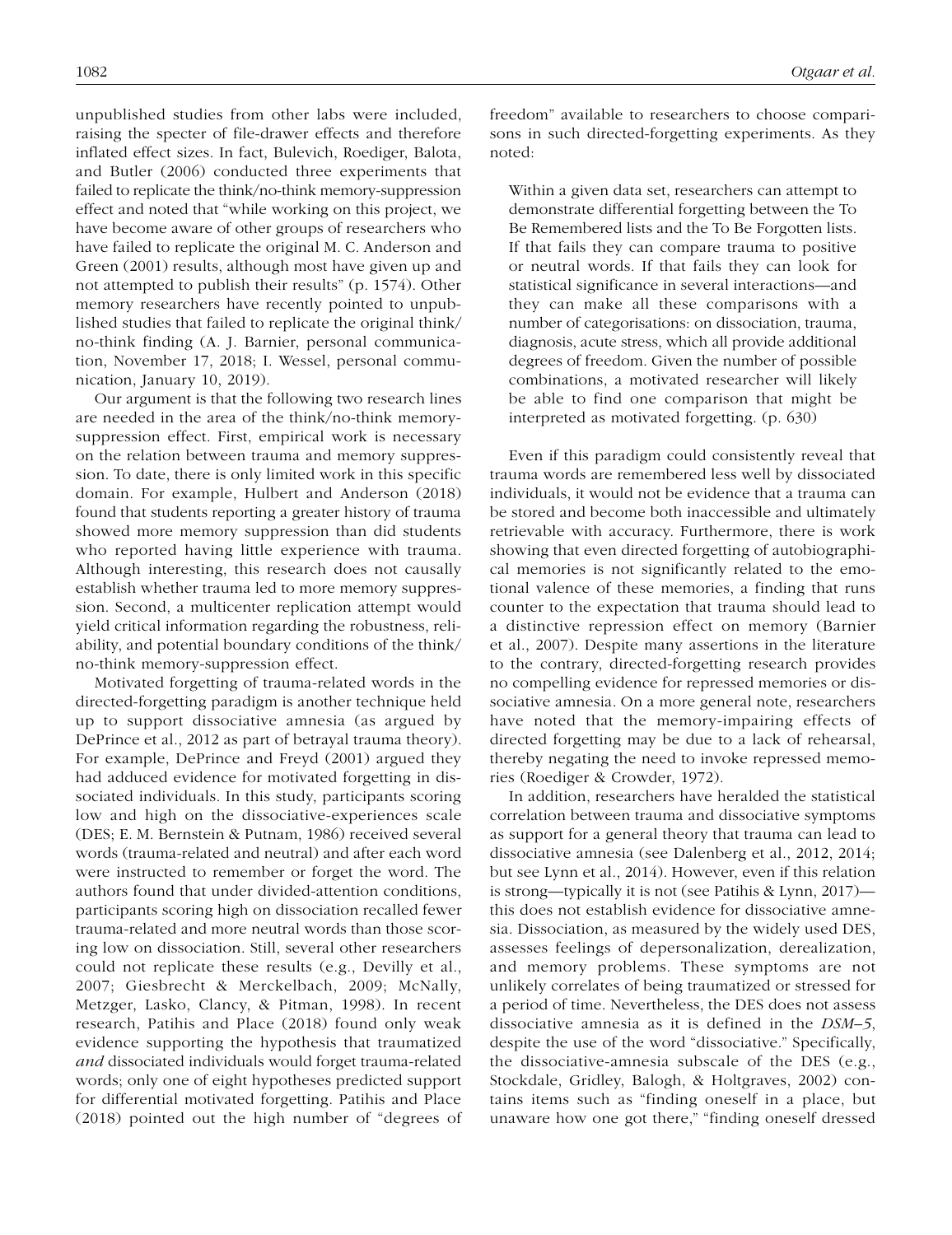up in clothes one can't remember putting on," "finding unfamiliar things among one's belongings," "not recognizing friends or family members," and "no memory of some important personal events (e.g., graduation)" (E. M. Bernstein & Putnam, 1986; pp. 733–734). These items do not describe dissociative amnesia and do not assess reactions to trauma and stored yet inaccessible memories. Rather, they might reflect poor attentive control and commonplace cognitive failures. Indeed, studies have found that in undergraduate samples, scores on the amnesia items of the DES correlate positively and significantly with a measure of poor attentive control—that is, cognitive failures (Merckelbach, Muris, & Rassin, 1999: Study 1, *r* = .49; Study 2, *r* = .36; see also Merckelbach et al., 2000); for replication in nonclinical groups, see Bruce, Ray, and Carlson (2007: *r* = .31–.46).

The picture we have so far does not imply that dissociation is unrelated to memory. Our position is that trauma can sometimes lead to feelings of depersonalization and that, probably because of accompanying stress levels, memory problems might arise. However, this position does not favor the existence of dissociative amnesia, which implies that memories of entire autobiographical experiences have been temporarily inaccessible and can later be completely and accurately recovered (see also Patihis et al., 2019). It is true that some earlier studies (e.g., Eich, Macaulay, Loewenstein, & Dihle, 1997) found suggestive evidence for interidentity amnesia in patients with dissociative identity disorder (DID). However, a more recent series of studies by Huntjens and colleagues demonstrated the importance of distinguishing between what people subjectively report about their memory loss and (the absence of) objective manifestations of such loss. Huntjens, Verschuere, and McNally (2012) assessed the transfer of information between personality states in patients with a diagnosis of DID. Both tests of explicit and implicit memory were included, as well as neutral, emotional, and autobiographical information. The data across studies were consistent in that, subjectively, DID patients reported amnesia between their personality states, but objectively, no evidence emerged for interidentity amnesia (e.g., Dorahy & Huntjens, 2007; Huntjens et al., 2012).

## Psychotherapeutic Techniques, Memory Distortions, and Other Side Effects

We now consider the role of therapy in the emergence of repressed memories. We discuss research on how often therapists suggest to clients that they might have repressed memories, the effects of therapy on (false) memory, and the link between psychopathology and (false) memory recovery.

## *Reports of recovered memories in therapy*

We have shown that a large percentage of clinical psychologists continue to believe that repressed memories might occur when people are faced with trauma. A pivotal point here is to know whether such beliefs bear any ramifications in therapeutic contexts. Patihis and Pendergrast (2019) surveyed 2,326 U.S. citizens about memory recovery in psychotherapy. Nine percent (*n* = 217) of the sample reported that their therapists had discussed the possibility that they (the client) had repressed memories of childhood abuse. Furthermore, those participants were 20 times more likely to report recovering memories of abuse in therapy (that they were unaware of before therapy) than participants whose therapists did not discuss the possibility of repressed memories. Five percent (*n* = 122) of the public sample reported that in the course of therapy, they had memories of being abused, of which they had no previous memory. Therapists who reported recovering memories engaged in a wide range of therapies, from attachment therapy to cognitive-behavioral therapy. In most therapy types, participants indicated a minority of therapists had discussed the possibility of repressed memories. For some therapies that involve working through past trauma, this occurred more frequently (e.g., attachment therapy, EMDR).

The study by Patihis and Pendergrast (2019) concerned recovered memories in the United States; however, Shaw, Leonte, Ball, and Felstead (2017) examined the frequency of repressed and recovered memories in the United Kingdom. They analyzed cases from the British False Memory Society, which is a charity that supports individuals claiming to have been falsely accused of a crime on the basis of a false memory. The society database contains more than 2,500 cases since 1993. The researchers selected a random sample from the database and found that  $84.3\%$  ( $n = 153$ ) of daughters accusing fathers were said to have undergone a form of therapy ranging from standard psychotherapy to hypnosis. Furthermore, Shaw and Vredeveldt (2019) noted that the Dutch equivalent of the British False Memory Society, the Fictitious Memory Group, received 13 new possible false-memory cases from 2011 and 2018. Importantly, in 77%  $(n = 10)$  of these cases, alleged victims underwent some form of therapeutic intervention (e.g., EMDR, reincarnation therapy).

In Germany, a similar false-memory group called False Memory Deutschland (2019) maintains an archive containing cases of individuals claiming to have been falsely accused on the basis of recovered memories of sexual abuse. This group states on its website that at the time of the accusations,  $83\%$  ( $n = 81$ ) of alleged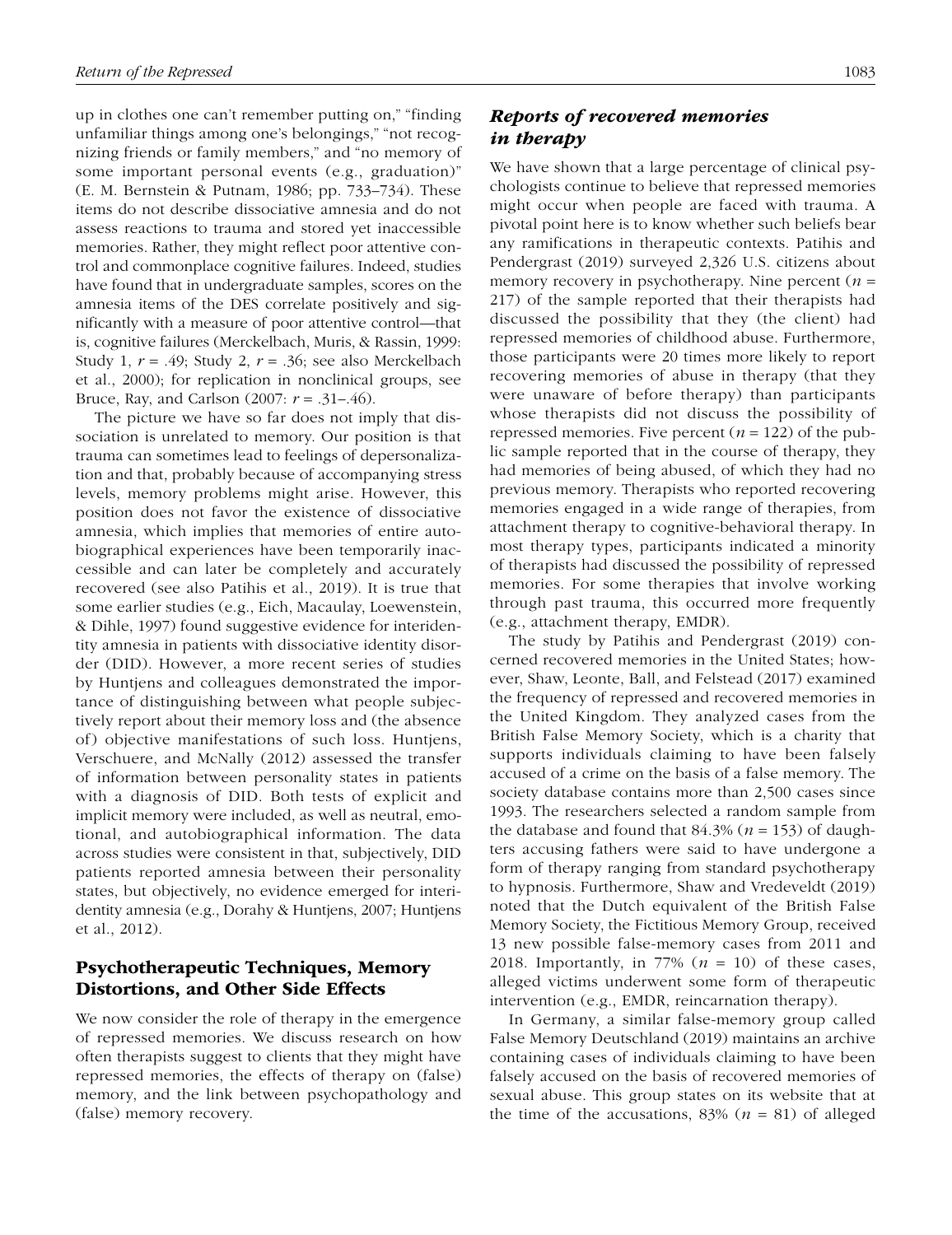victims had been receiving psychotherapy. Even more interesting, the number of accusations has increased since 2002. All in all, reports of repressed memories in therapy occur on a nontrivial scale and can be found in many different countries. Of course, here too, the data should be interpreted with caution because selection biases might play a role. Still, the data provide additional evidence that the issue of repressed memories has not disappeared, and there are even some indications that that it has made a resurgence, at least in some areas (see also below).

#### *Therapy and side effects*

One of the most important hypotheses underlying the memory wars was that during psychological treatment, some therapists suggested to clients that they had repressed a memory of trauma, which might have engendered false memories. Although experimental work has confirmed that suggestive questions can elicit false memories (Scoboria et al., 2017), a paucity of systematic research exists on how therapy shapes memory. Goodman, Goldfarb, Quas, and Lyon (2017) investigated whether therapy during a child sexual-abuse prosecution predicted memory consistency (10–16 years later). Interestingly, the authors found that therapy use positively correlated with memory consistency. Specifically, alleged victims who received therapy during or shortly after the prosecution were more likely to correctly remember abuse-related details (e.g., name of the perpetrator, perpetrators' age) than those who did not. The use of nonsuggestive psychotherapy may aid memory consistency rather than hinder it. However, consistent remembering is not the same as accurate remembering (Smeets, Candel, & Merckelbach, 2004; Talarico & Rubin, 2003).

Nevertheless, Goodman et al. (2017) did not specifically assess whether the type of therapy used was related to memory accuracy, and no causal conclusions concerning the effect of therapy on memory accuracy could be drawn from their study. Establishing a causal relation is important because some therapies, such as EMDR and psychoanalytic therapies, rely on patients retrieving specific autobiographical memories, and hence there might an increased risk of false memories. Furthermore, an important issue is whether certain therapies might increase people's proneness to acquiesce with suggestions and form false memories. Indeed, Goodman et al. (2017) argued that "a study using an experimental design with random assignment to groups to investigate the effects of therapeutic intervention on true and false memory for traumatic events would be a welcome contribution to this important field of study" (p. 929). Houben, Otgaar, Roelofs, and Merckelbach (2018) addressed this issue by examining the effect of eye movements as provided in EMDR on false-memory formation (i.e., reporting of misinformation). Participants who received eye-movement treatments were more susceptible to creating false memories than participants who did not receive eye-movement treatments. Presumably, eye movements degraded memory, which might make people more susceptible to accept external misleading information—which could result in false memories (but see also van Schie & Leer, 2019). So, although eye movements as in EMDR may improve memory retrieval (e.g., Lyle, 2018), they might also increase people's willingness to accept external suggestions.

In addition to focusing on the effects of therapy on memory performance, it is imperative to examine unwanted side effects of psychotherapy as reported by the therapists and patients themselves. Although this work is limited, research has shown that psychotherapy can in some cases engender negative side effects (Lilienfeld, 2007; Merckelbach, Houben, Dandachi-Fitzgerald, Otgaar, & Roelofs, 2018; Rozental et al., 2018). Of special interest are studies that examined the relation between therapy and memory. For example, Rozental, Kottorp, Boettcher, Andersson, and Carlbring (2016) surveyed participants who had been in treatment for social anxiety and found that the most frequently endorsed side effect of treatment was "unpleasant memories resurfaced"  $(n = 251; 38\%)$ .

Especially relevant are studies examining what happened after clients recovered memories via therapy. Fetkewicz, Sharma, and Merskey (2000) noted that suicide attempts increased after patients received recovered-memory therapy, although the absence of a comparison group of patients who did not receive such interventions mitigates their conclusions. Loftus (1997) observed a similar pattern with patients who received compensation after recovering memories in therapy. Before memory recovery, 3 patients (10%) reported thinking about committing suicide, whereas after recovery 20 patients (67%) reported being suicidal. Of course, it cannot be concluded that this specific therapy caused these suicide attempts or feelings, but it is concerning that patients can become more symptomatic after such therapeutic interventions. Collectively, research on the negative side effects of therapy, although limited in quantity, suggests that negative effects of therapy may not be negligible and that memory recovery may play a role in deterioration.

#### *Psychopathology and false memory*

Another way to examine the role of therapy in the reported unearthing of repressed memories is to determine whether people with some form of psychopathology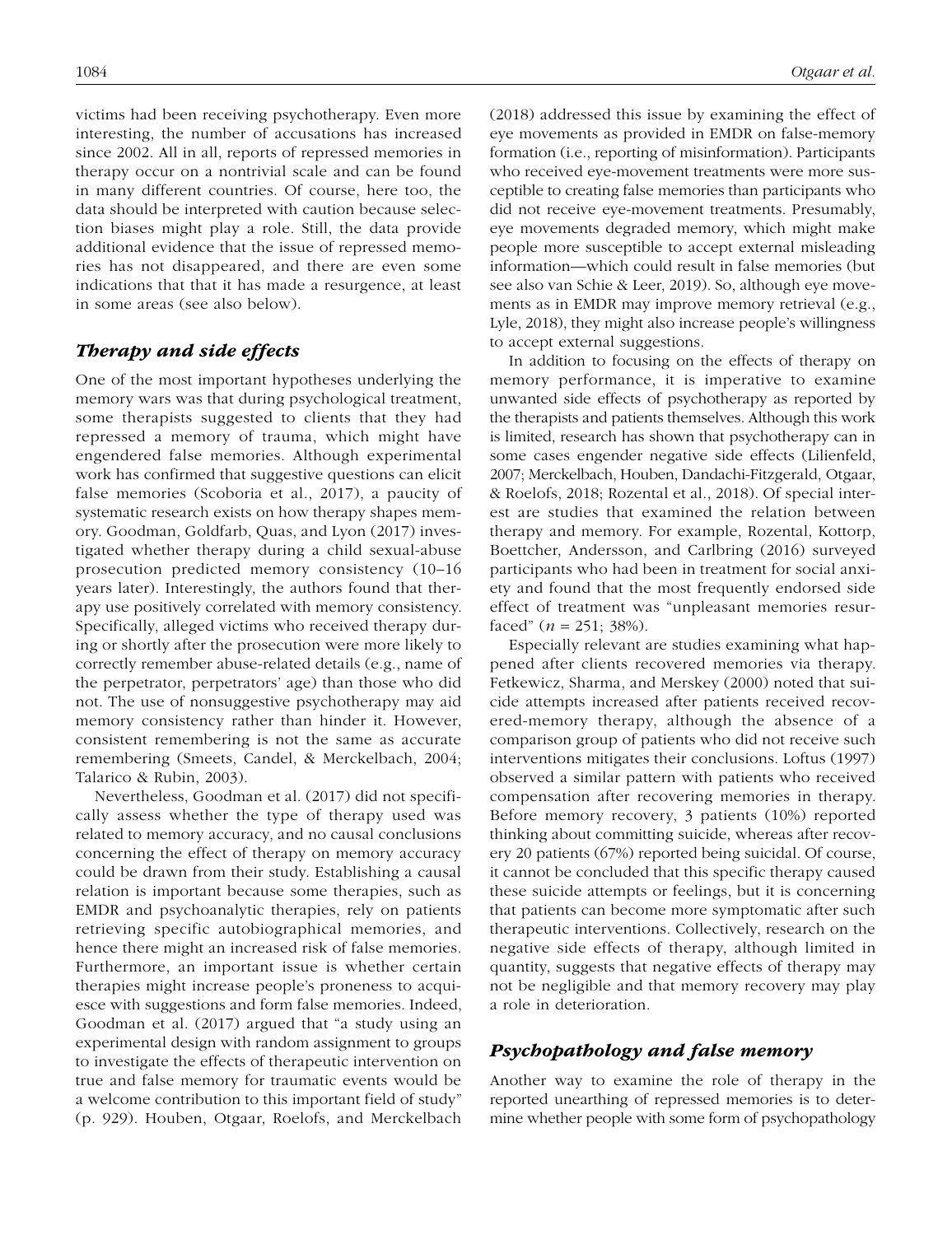are at higher risk for false memories than are people without psychopathology. This information is vital because people might seek an explanation for their disorder in therapy (cf. "effort after meaning," Bartlett, 1932), and therapists might actively search for such explanations in patients' memories and thereby create a springboard for false memories. Authors have voiced differing opinions with regard to the relation between psychopathology and false-memory generation. For example, Bookbinder and Brainerd (2016) stated that "with respect to PTSD especially, available data do not provide a consistent picture of false memory effects" (p. 1345). In contrast, Scoboria et al. (2017) opined that "people struggling with psychopathology who seek help for their symptoms may be particularly vulnerable to suggestions" (p. 160).

Otgaar, Muris, Howe, and Merckelbach (2017) recently reviewed the body of empirical work related to psychopathology and false-memory creation. Specifically, they focused on false-memory effects in people with PTSD, depression, and a history of trauma and found that in most of these studies, researchers used the Deese/Roediger-McDermott (DRM) false-memory paradigm (Deese, 1959; Roediger & McDermott, 1995). In this paradigm, participants receive word lists containing associatively related words (e.g., *night, pillow, moon*). During recall and recognition tasks, participants frequently misremember a related but not presented word called the critical lure (in this case, *sleep*). Otgaar, Muris, et al. (2017) also included experiments that relied on emotionally charged word lists related to some aspects of the participants' psychopathology. For example, for patients with depression, lists could be used that focused on the word *sad*. The general finding from the review was that people with PTSD, depression, or a history of trauma were at increased risk of forming false memories when they received word lists linked to their symptoms (see also Howe & Malone, 2011). There is good evidence that certain forms of psychopathology (e.g., schizophrenia) go hand in hand with a tendency to accept and give in to external pressure (Peters, Moritz, Tekin, Jelicic, & Merckelbach, 2012). More importantly, existing work also indicates that psychopathology (i.e., depression, PTSD) is linked to an enhanced propensity to produce spontaneous false memories.

The implications of this review should be drawn with care, however, because spontaneous false memories as induced by the DRM paradigm are typically weakly related or even unrelated to false memories induced by suggestion (e.g., D. M. Bernstein, Scoboria, Desjarlais, & Soucie, 2018; Calado, Otgaar, & Muris, 2019; Nichols & Loftus, 2019; Ost et al., 2013; Otgaar & Candel, 2011; Patihis, Frenda, & Loftus, 2018; Zhu, Chen, Loftus, Lin, & Dong, 2013). So, although psychopathology seems to be related to an increased vulnerability for spontaneous false-memory production, this does not necessarily imply that it is also linked to an increased susceptibility to suggestion-induced false memories.

## The Creation of Implanted False Memories

Many battles of the memory wars revolved around the issue of therapists who informed patients that they had repressed memories of childhood. The fact that some therapists suggested to patients that they had been sexually abused raised concerns regarding false memories in psychotherapy (Loftus, 1994) as well as whether suggestive therapeutic interventions could fuel falsememory formation. Focusing on cases in which recovered memories surfaced, researchers began to examine the conditions, such as the types of events suggested, under which false events could be inadvertently implanted in memory. Specifically, a question that was addressed was whether false events could be implanted and whether even emotionally negative false memories could be formed.

## *False events and implanted false memories*

Researchers have used the false-memory-implantation paradigm to demonstrate that entire events, ranging from positive (e.g., a birthday party) to negative (e.g., getting lost in a shopping mall), can be implanted. In the false-memory-implantation paradigm (Loftus & Pickrell, 1995), participants are asked what they can remember about a true experienced event and a false event. Participants are (falsely) told that their parents confirmed that these events were experienced by the participants. During multiple suggestive interviews, about 30% of participants claim to remember the false event (Scoboria et al., 2017). Studies that have successfully implanted negative events bear special relevance to the claim that recovered memories of abuse may be instances of rich false memories.

For example, Hyman et al. (1995) found in their implantation study that at the second suggestive interview 10%  $(n = 2)$  of their subjects falsely remembered that they spent a night at the hospital because of a high fever and an ear infection. Loftus and Pickrell (1995) showed that 25%  $(n = 6)$  of their sample created false memories of being lost in a shopping mall. Porter, Yuille, and Lehman (1999) implanted several negative events (i.e., getting lost, serious medical procedure, getting seriously hurt by a child, animal attack, indoor accident), and percentages of implantation ranged from 16.7% (*n* = 3; getting lost) to 36.8% (*n* = 7; animal attack). Shaw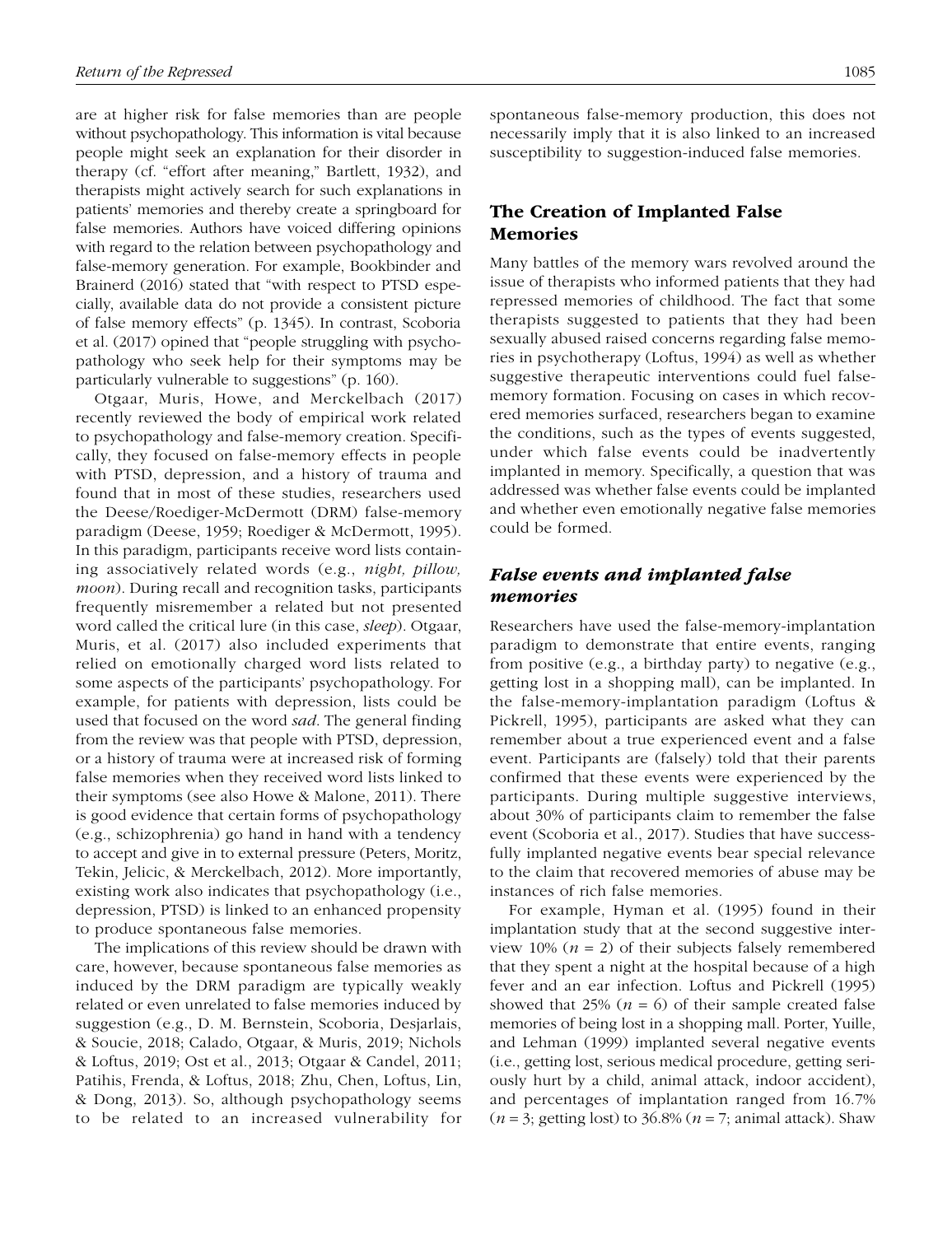and Porter (2015) found that  $70\%$  ( $n = 21$ ) of participants formed false memories of committing a crime (but see Wade, Garry, & Pezdek, 2018, who used another scoring method and reported that only 26% to 30% of Shaw and Porter's subjects formed false memories).

Of course, the events that have been implanted in experimental studies on false memories differ in various ways from recollected events in real cases (e.g., sexual abuse), which almost always involve feelings of shame and taboo (Goodman, Quas, & Ogle, 2010). Indeed, when Pezdek, Finger, and Hodge (1997) attempted to implant an experience of a rectal enema in adult participants, none of them fell prey to the suggestion. However, this is not to say that such events cannot be implanted in memory. Otgaar, Candel, Scoboria, and Merckelbach (2010) found that during the second interview, six children (10%) falsely reported having received a rectal enema (see also Hart & Schooler, 2006). Furthermore, in general, research suggests that negative events are more likely to be misremembered than are more mundane events (e.g., Otgaar, Candel, & Merckelbach, 2008; Porter, Taylor, & ten Brinke, 2008). This finding has been explained by the fact that because emotionally negative memories contain a high level of connectivity with other memories, it is relatively easy to activate and then remember events that were not experienced but related to the experienced event (e.g., Bookbinder & Brainerd, 2016; Otgaar, Merckelbach, et al., 2017).

Although one could argue that the type of events implanted in false-memory research do not match events of interest in legal cases, in false-memoryimplantation studies, participants are generally interviewed two or three times in a suggestive fashion, whereas legal cases often drive home the point that people with false memories received suggestive interviews by therapists over the course of years (Maran, 2010; van Til, 1997). It seems safe to assume that with enough suggestive pressure, even extreme negative events may be implantable in memory.

## *Estimating the prevalence of false-memory implantation*

Researchers have tried to estimate the percentage of individuals who develop false autobiographical memories in the laboratory. Such experiments have mainly involved healthy undergraduate students who are confronted with suggestive information, after which their memory reports are evaluated for indications of accepting false information. Attempting to come up with an accurate estimate is, however, a daunting task because studies differ in terms of coding and criteria for defining a report of false memory. Brewin and Andrews (2017) reviewed false-memory-implantation studies and concluded that in 15% of the recollective experiences induced by the implantation method, statements were rated as full-blown false memories. They argued that this statistic shows that "susceptibility to false memories of childhood events appears more limited than has been suggested" (p. 2).

Nevertheless, the review by Brewin and Andrews (2017) has been criticized (for a critical analysis, see Otgaar, Merckelbach, et al., 2017). First, as mentioned previously, the coding of false memories varied among false-memory-implantation studies. Therefore, Scoboria et al. (2017) devised a new coding system based on theories concerning remembering (e.g., Brewer, 1996; Conway & Pleydell-Pearce, 2000; Johnson, Hashtroudi, & Lindsay, 1993; Rubin, 2006). Using this system, they recoded transcripts from eight published false-memoryimplantation studies. Overall, they found that 30.4% of transcripts were coded as false memories, which is twice the percentage that Brewin and Andrews (2017) reported. In addition, in the analysis by Scoboria et al., an additional 23% of cases were coded as having accepted the false event to some extent.

Second, Otgaar, Merckelbach, et al. (2017) reviewed 15 false-memory laboratory studies that investigated the confidence that participants place in their false memories. The data revealed a mean confidence rating of 74%, with an unweighted 95% confidence interval = [0.66, 0.78]<sup>3</sup> Furthermore, in 93% ( $k = 14$ ) of the studies, false-memory reports had confidence ratings exceeding the midpoint of the rating scale. Clearly, confidence is often high in implanted false memories.

Third, even if we accept the highly conservative 15% as a fair estimate of overall false-memory potential, this percentage still points to a significant problem in legal and therapeutic settings. It means that if a therapist using suggestive prompts consulted with 100 patients, on average, 15 of them might develop illusory autobiographical memories of, for example, sexual abuse, and some might falsely accuse an innocent person because of this memory (Nash, Wade, Garry, Loftus, & Ost, 2017; see also Smeets, Merckelbach, Jelicic, & Otgaar, 2017).

## Memory Wars in the Courtroom and Beyond

We have reviewed several lines of evidence showing that the topic of repressed memories continues to be popular although scientifically controversial among psychologists and psychiatrists. We now examine the role of repressed memories and dissociative amnesia in legal cases and the persistence of naive memory beliefs in the courtroom.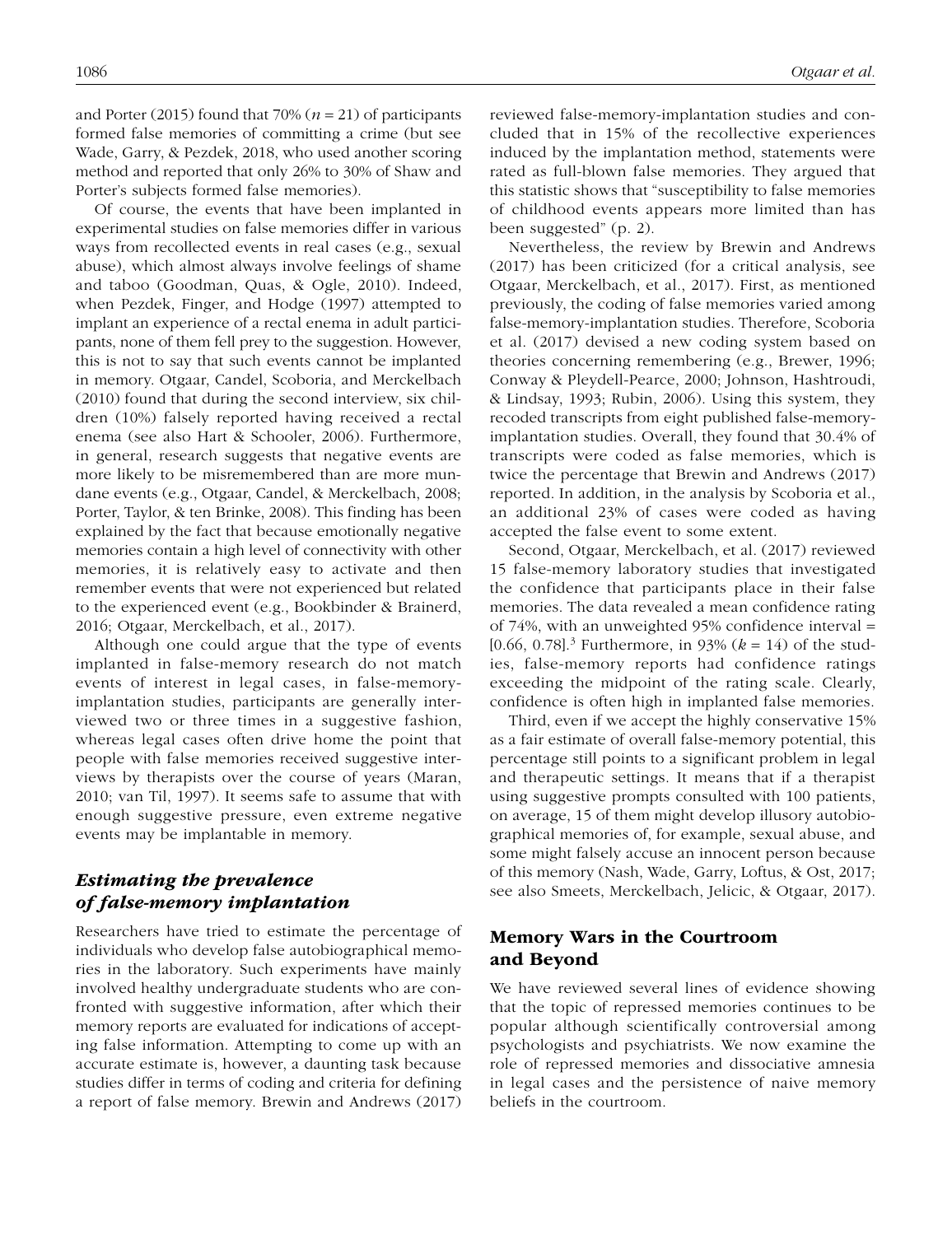

Fig. 1. Number of Dutch legal cases mentioning repression, recovered memory, or dissociative memory from 1990 to 2018.

## *Repressed memories and dissociative amnesia in the courtroom*

In 2017, a French ministerial report was published proposing to increase the statute of limitations for prosecuting sexual abuse from 20 to 30 years (Flament & Calmettes, 2017). The reason given was that because victims often delay disclosing their abusive experience (e.g., Goodman-Brown, Edelstein, Goodman, Jones, & Gordon, 2003; see also Connolly & Read, 2006), they are still entitled to have their day in court. However, a more controversial reason for increasing the statute of limitations given in the report was that traumatic experiences of abuse could lead to dissociative amnesia (Dodier & Thomas, 2019). Dodier and Thomas rightly noted that the use of such a controversial term in an official governmental report might lead people with a history of trauma to believe that their traumatic memories are atypical and that to uncover additional memories they should rely on methods such as recovered memory therapy that might result in false memories. Admittedly, victims might take many years to disclose their traumatic experiences, but as noted before, there are more plausible explanations than dissociative amnesia for the delay in reporting the abuse, such as feeling ashamed of the trauma and reinterpreting the experience as abusive (e.g., Goodman-Brown et al., 2003; Schooler, 2001). This issue of delayed disclosure is especially relevant to stress, as there is currently much attention regarding historic sexual abuse cases, such as those that emerged in the #MeToo discussion, of which the overwhelming majority has nothing to do with memory repression or recovery (see also Goodman et al., 2017).

There is also evidence of recovered memories entering into some cases in the United Kingdom. The UK Advocate's Gateway (2015) document on trauma explains to lawyers how to approach traumatized witnesses and victims. It stipulates that dissociative amnesia is possible and argues that "Trauma disrupts the left hemisphere function of the brain. . . . This disruption affects the ability to give a verbal narrative. . . . The right hemisphere of the brain stores implicit or sensory associated memories" (p. 5). This is questionable advice, with some potentially unsupported and pseudoscientific ideas mixed into the document.

An alternative way to examine whether the issue of repressed memories and dissociative amnesia is still prominent in the legal arena is to examine court proceedings and investigate the number of cases in which repressed memories played a role. In the Netherlands, an online database of court rulings [\(http://www.recht](http://www.rechtspraak.nl) [spraak.nl\)](http://www.rechtspraak.nl) exists in which one can search for key terms in a diverse set of cases. The database is not exhaustive in that it only lists the most prominent court rulings. We used the search term *verdringing* ("repression") and investigated criminal trials from 1990 to 2018 in which repressed memories were mentioned. Figure 1 demonstrates that cases in which this term was used referring to cases on repressed memories have increased over the past years. When a similar exercise was performed using the search term *hervonden herinnering* ("recovered memory"), a similar pattern emerged. Moreover, when we used the term *dissociatieve amnesia* ("dissociative amnesia"), again, we found that this term is on the rise.<sup>4</sup>

Caution should be exerted when interpreting these data. First, it is remarkable that virtually no legal cases were found on repression and recovered memory from 1990 to 2000. One reason might be that such older cases are not represented in this database. Second, although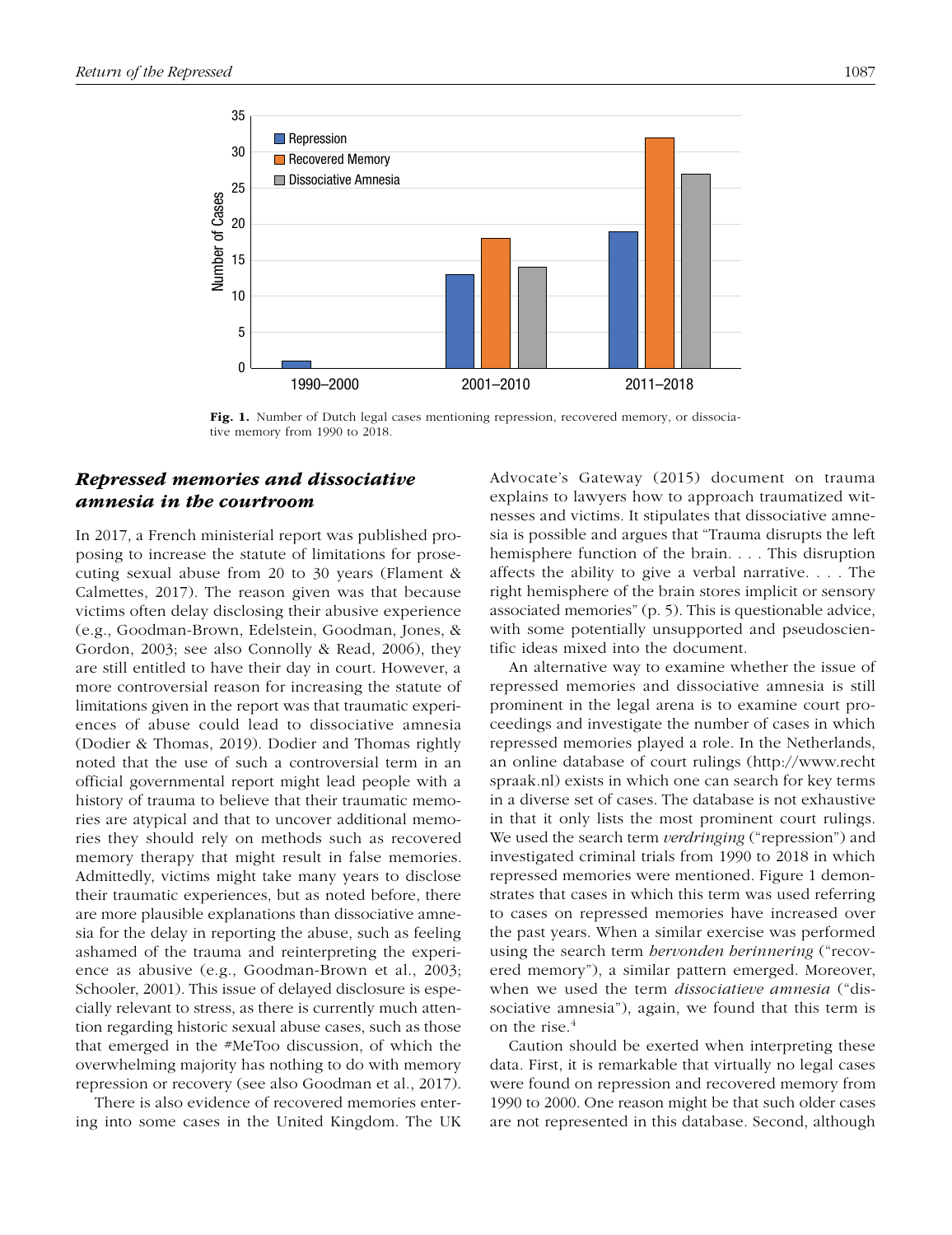issues such as repressed and recovered memories were discussed in these criminal trials summarized by pertinent court rulings thereafter, judges did not necessarily accept these notions uncritically. Nonetheless, these data demonstrate that, at least in the Netherlands, legal professionals still use the Freudian and neo-Freudian nomenclature of repression and dissociative amnesia.

#### *Memory beliefs in the courtroom*

Although we have discussed naive beliefs about memory across a variety of lay and professional populations, these beliefs can be especially problematic in the courtroom. Because judicial outcomes may be influenced by the naive beliefs about memory that triers of fact harbor, it is critical that when testimony consists mainly of memory evidence (e.g., remembering event details, identifying the perpetrator), actors in the legal domain possess a scientifically informed view of how memory works.

To appreciate how the disconnect between the science of memory and the beliefs held by individuals in the legal arena can lead to unsafe convictions, one can examine the cases listed on the Innocence Project websites in the United States ([http://www.innocenceproject](http://www.innocenceproject.org) [.org\)](http://www.innocenceproject.org) and the United Kingdom ([http://www.innocen](http://www.innocencenetwork.org.uk) [cenetwork.org.uk\)](http://www.innocencenetwork.org.uk). The most common factor in these false convictions has been faulty memory evidence (i.e., incorrect eyewitness identifications are implicated in more than 70% of cases). Police and prosecutors apparently made decisions about this memory evidence perhaps without exactly understanding the science of how memory works and often because other more objective evidence was lacking (for reviews, see Howe & Knott, 2015; Howe, Knott, & Conway, 2018).

Judges and prosecutors alike differ as to whether they will accept expert memory testimony. For example, in a Dutch revision case in which dissociative memories of abuse were the central issue, one senior prosecutor opined that in contrast to DNA experts, psychological experts do not aid judges in helping them to understand the intricacies of statements by witnesses or defendants ([https://uitspraken.rechtspraak.nl/inziendocument?id=](https://uitspraken.rechtspraak.nl/inziendocument?id=ECLI:NL:PHR:2015:2769) [ECLI:NL:PHR:2015:2769\)](https://uitspraken.rechtspraak.nl/inziendocument?id=ECLI:NL:PHR:2015:2769). He added that the field of legal psychology is known for its lack of consensus and for its high degree of subjectivity, which is hyperbolic when one looks at the generally broad consensus on a range of topics found in surveys among legal psychologists (Kassin, Redlich, Alceste, & Luke, 2018; Kassin et al., 2001). Furthermore, research clearly indicates that judges routinely overestimate jurors' ability to understand and correctly use memory evidence when in fact it is based solely on their "common sense"—such as that memory works like a video camera

The question of whether jurors' commonsense views of memory in court are adequate also extends to cases in which adults are recollecting events that happened decades earlier in childhood. As elsewhere, it is not a given that judges will necessarily accept scientific expert testimony about memory in their courtroom to counteract the commonsense views held by jurors and others involved in the judicial system. Progress has been made in some U.S. states in which judges in trials involving eyewitness identification must now present jurors with cautions about the reliability of such evidence before their deliberation (*State of New Jersey v. Henderson*, 2011). In Pennsylvania, Loftus, Francis, and Turgeon (2012) drafted jury instructions that addressed issues concerning a broad spectrum of expert memory testimony. Likewise, in the United Kingdom, judges are now obligated to give juries so-called Turnbull guidelines in the cases that heavily rely on eyewitness identification (Trevelyan, n.d.). Admittedly, these are but a few recent examples, and much more research needs to be conducted to counteract the impact of erroneous lay beliefs about memory in the courtroom.

Furthermore, it is also imperative that such guidelines are not fixed but are provisional and can be updated any time. Guidelines are ideally based on the current corpus of scientific findings, but new findings might warrant amendments. For example, previous research has suggested that the confidence that eyewitnesses place in their identification is only weakly related to their accuracy. In contrast, recent research has demonstrated that under optimal conditions, confidence is strongly predictive of accuracy (Sauerland & Sporer, 2009; Wixted & Wells, 2017). It is important to be cognizant about such new developments.

#### *Memory wars in the scientific literature*

One might posit that although the controversial issue of repressed memories is still relevant in clinical and legal contexts, the debate concerning repressed memories is now muted in the scientific literature. There are two indications that this is not the case. First, in a recent bibliometric analysis, Dodier (2019) examined the number of publications and citations regarding repressed and recovered memories from 2001 to 2018. The author found that proponents and opponents of repressed memories have continued to publish articles about repressed and recovered memories throughout the time period. Notably, these articles were cited just as often as articles published during the presumed heyday of the memory wars in the 1990s. In addition, the year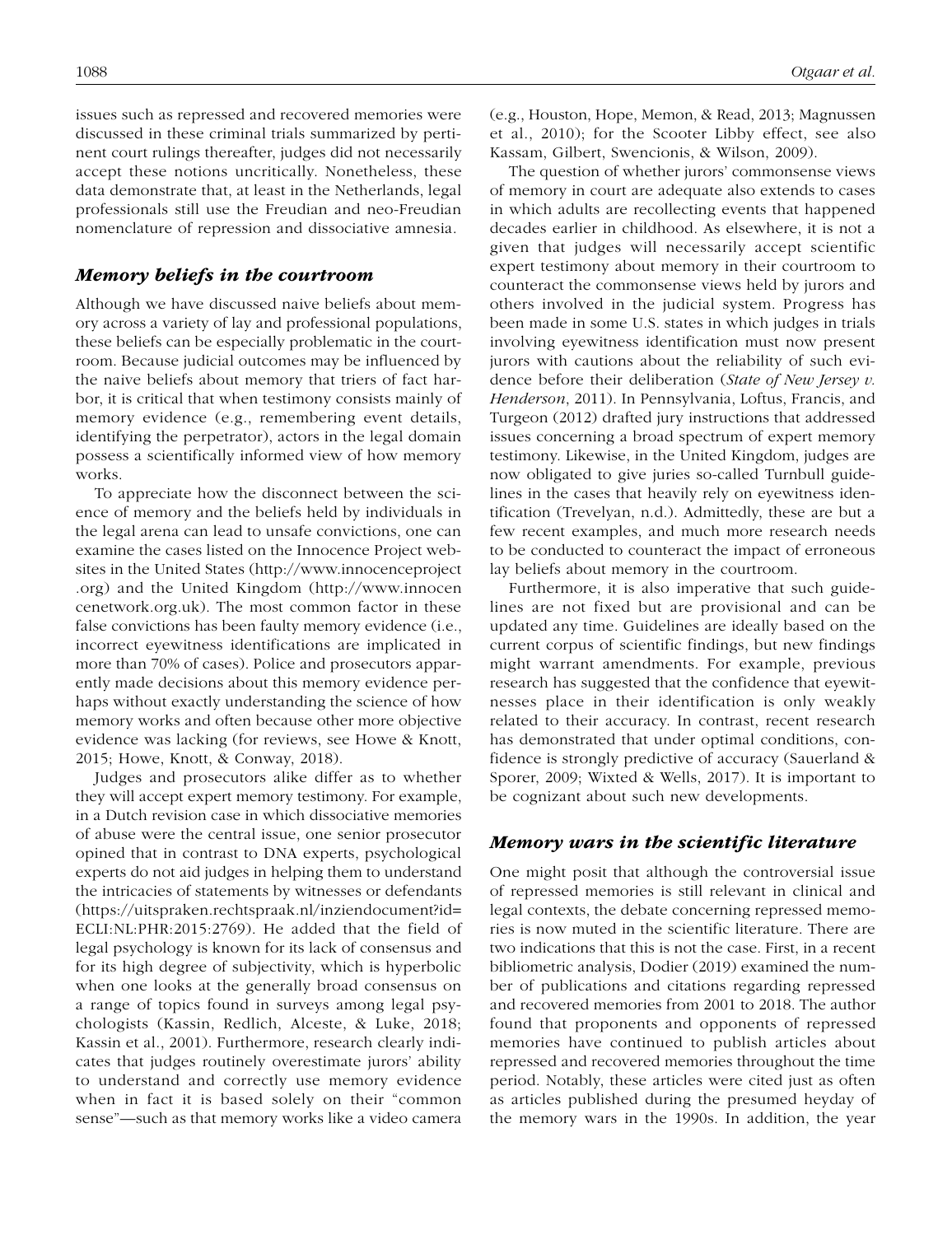2018 witnessed an increase in publications on this topic. This increase was characterized by a mix of articles in favor or against the concept of repressed memories. Specifically, of the 16 articles in 2018, 5 (31%) were largely or entirely in favor of the existence of repressed memories, whereas 9 (56%) articles expressed skepticism regarding the existence of repressed memories (two articles adopted a neutral position).

Second, the debate over repressed memories and dissociative amnesia has hardly vanished from the scientific literature. For example, Brand, Schielke, and Brams (2017) and Brand, Schielke, Brams, and DiComo (2017) recently tried to provide legal professionals with evidence-based knowledge on trauma-related dissociation and concomitant effects such as dissociative amnesia. Their articles provoked a disagreement between them and memory researchers who argued that their conclusions were not based on evidence and potentially hazardous (Brand et al., 2018; Merckelbach & Patihis, 2018; Patihis et al., 2019). Debates relating to the issue of dissociative amnesia, repressed memories, or both, are clearly alive and well in the scientific literature (see also Staniloiu & Markowitsch, 2014).

## Conclusion

The claims of some authors to the contrary, the controversial topic of repressed memories and dissociative amnesia continues to be very much alive in clinical, legal, and academic contexts. Converging lines of evidence suggest that concerns regarding the widespread belief in repressed memories are far from having been resolved following the memory wars of the 1990s. Across many different professionals (e.g., psychotherapists), the percentage who believe in repressed memories remains high, generally above 50%. Furthermore, the idea of repressed memories has merely become popular under a different name—dissociative amnesia which shares many characteristics with repressed memory and that carries the added cachet of being associated with the *DSM–5* (American Psychiatric Association, 2013). In addition, research points to the possibility that some therapeutic techniques exert adverse effects by potentially increasing the likelihood of false memories. Finally, questions of repressed memories continue to be addressed in the courtroom and in the scientific literature. Taken together, these different threads of evidence imply that falsely recovered memories of abuse continue to pose a substantial risk in therapeutic settings, potentially leading to false accusations and associated miscarriages of justice.

A relevant question is how flawed ideas regarding the functioning of memory could be corrected. That unconscious repressed memory is still accepted with little qualification and remains popular among many mental-health professionals can be explained in part by the now well-replicated finding that it is typically difficult to correct erroneous beliefs. Specifically, when people are confronted with any form of misinformation (e.g., fake news), correcting such errors is challenging, a phenomenon referred to as the *continued-influence effect* (Lewandowsky, Ecker, Seifert, Schwarz, & Cook, 2012; see also Lilienfeld, Marshall, Todd, & Shane, 2014) or *belief perseverance* (C. A. Anderson, Lepper, & Ross, 1980). However, recent studies suggest that informing people that their firmly held beliefs are incorrect ("prebunking"), and even providing them with the correct alternative information (debunking), can often be effective in correcting these beliefs (e.g., Blank & Launay, 2014; Crozier & Strange, 2019). In addition to applying these provisional but promising methods, it is crucially important to educate individuals, especially legal professionals and clinicians, about the science of memory. This effort is all the more essential given that these professionals are often in close contact with victims, patients, witnesses, and suspects. Such interactions are a prime opportunity for inadvertent memory contamination. Increasing their awareness of potentially harmful beliefs about repressed memories should therefore be a priority in clinical and legal work as well as for psychological scientists at large.

#### Action Editor

Laura A. King served as action editor for this article.

#### ORCID iDs

Henry Otgaar **b** <https://orcid.org/0000-0002-2782-2181> Lawrence Patihis D <https://orcid.org/0000-0003-2870-8986>

#### Declaration of Conflicting Interests

The author(s) declared that there were no conflicts of interest with respect to the authorship or the publication of this article.

#### **Notes**

1. We use the term *false memory* in this article to refer to the remembrance of events/details that did not occur (e.g., Loftus, 2005).

2. On the website of the *Journal of Trauma & Dissociation*, we looked for articles using the search term "dissociative amnesia" from January 2010 to May 2019 and from January 1990 to May 1999.

3. In the reviewed studies, confidence was measured using different rating scales (e.g., 1–5, 1–10, 50–100).

4. We explored whether the rise of these terms is also evident when controlling for the total number of cases in the Dutch legal database. From 2001 to 2010, there were a total of 192,345 cases, and from 2011 to 2018 there were a total of 267,377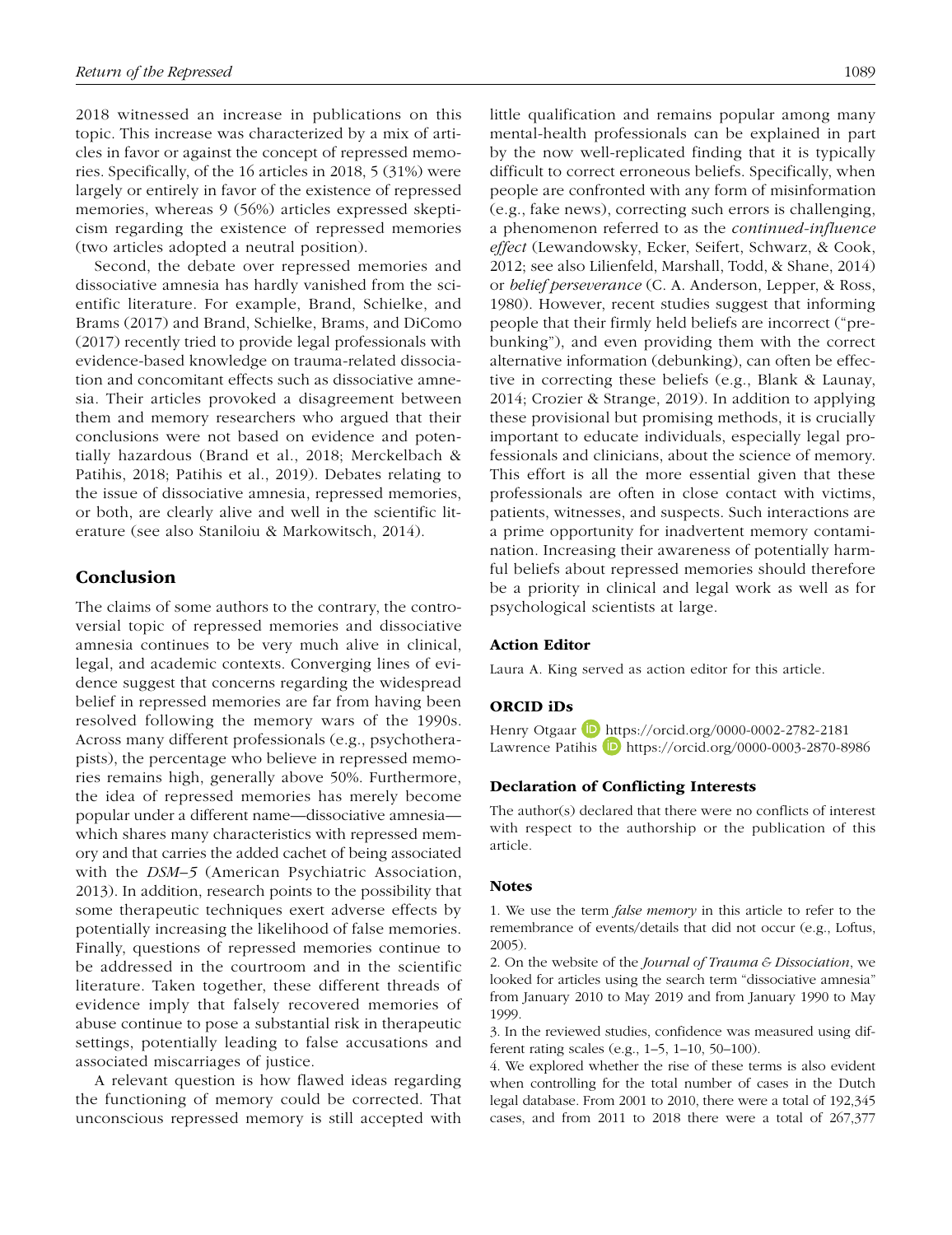cases. Even if these base rates were taken into account, we found that the terms *recovered memory*  $(9 \times 10^{-5}$  to  $1.2 \times 10^{-4})$ and *dissociative amnesia* (7 × 10<sup>-5</sup> to 1 × 10<sup>-4</sup>) increased from 2001 to 2010 to 2011 to 2018.

#### References

- Advocate's Gateway. (2015). *Toolkit 18: Working with traumatised witnesses, defendants and parties*. Retrieved from [https://www.theadvocatesgateway.org/images/](https://www.theadvocatesgateway.org/images/archive/18-working-with-traumatised-witnesses-defendants-and-parties-2015.pdf) [archive/18-working-with-traumatised-witnesses-defen](https://www.theadvocatesgateway.org/images/archive/18-working-with-traumatised-witnesses-defendants-and-parties-2015.pdf) dants-and-parties-2015.pdf
- American Psychiatric Association. (1952). *Diagnostic and statistical manual: Mental disorders*. Washington, DC: Author.
- American Psychiatric Association. (1968). *Diagnostic and statistical manual of mental disorders (2nd ed.)*. Washington, DC: Author.
- American Psychiatric Association. (1980). *Diagnostic and statistical manual of mental disorders (3rd ed.)*. Washington, DC: Author.
- American Psychiatric Association. (1994). *Diagnostic and statistical manual of mental disorders (4th ed.)*. Washington, DC: Author.
- American Psychiatric Association. (2013). *Diagnostic and statistical manual of mental disorders (5th ed.)*. Washington, DC: Author.
- Anderson, C. A., Lepper, M. R., & Ross, L. (1980). Perseverance of social theories: The role of explanation in the persistence of discredited information. *Journal of Personality and Social Psychology*, *39*, 1037–1049.
- Anderson, M. C., & Green, C. (2001). Suppressing unwanted memories by executive control. *Nature*, *410*, 366–369.
- Anderson, M. C., & Hanslmayr, S. (2014). Neural mechanisms of motivated forgetting. *Trends in Cognitive Sciences*, *18*, 279–292.
- Anderson, M. C., & Huddleston, E. (2012). Towards a cognitive and neurobiological model of motivated forgetting. *Nebraska Symposium on Motivation*, *58*, 53–120.
- Anderson, M. C., Ochsner, K. N., Kuhl, B., Cooper, J., Robertson, E., Gabrieli, S. W., . . . Gabrieli, J. D. (2004). Neural systems underlying the suppression of unwanted memories. *Science*, *303*, 232–235.
- Barden, R. C. (2016). Memory and reliability: Developments and controversial issues. In P. Radcliffe, A. Heaton-Armstrong, G. Gudjonsson, & D. Wolchover (Eds.), *Witness testimony in sex cases* (pp. 343–359). Oxford, England: Oxford University Press.
- Barnier, A. J., Conway, M. A., Mayoh, L., Speyer, J., Avizmil, J., & Harris, C. B. (2007). Directed forgetting of recently recalled autobiographical memories. *Journal of Experimental Psychology: General*, *136*, 301–322.
- Bartlett, F. C. (1932). *Remembering: A study in experimental and social psychology*. Cambridge, England: Cambridge University Press.
- Benton, T. R., Ross, D. F., Bradshaw, E., Thomas, W. N., & Bradshaw, G. S. (2006). Eyewitness memory is still not common sense: Comparing jurors, judges and law

enforcement to eyewitness experts. *Applied Cognitive Psychology*, *20*, 115–129.

- Bernstein, D. M., Scoboria, A., Desjarlais, L., & Soucie, K. (2018). "False memory" is a linguistic convenience. *Psychology of Consciousness: Theory, Research, and Practice*, *5*, 161–179.
- Bernstein, E. M., & Putnam, F. W. (1986). Development, reliability, and validity of a dissociation scale. *Journal of Nervous and Mental Disease*, *174*, 727–735.
- Blank, H., & Launay, C. (2014). How to protect eyewitness memory against the misinformation effect: A meta-analysis of post-warning studies. *Journal of Applied Research in Memory and Cognition*, *3*, 77–88.
- Bookbinder, S. H., & Brainerd, C. J. (2016). Emotion and false memory: The context–content paradox. *Psychological Bulletin*, *142*, 1315–1351.
- Brand, B. L., Dalenberg, C. J., Frewen, P. A., Loewenstein, P. J., Schielke, H. J., Brams, J. S., & Spiegel, D. (2018). Traumarelated dissociation is no fantasy: Addressing the errors of omissions and errors commission in Merckelbach and Patihis (2018). *Psychological Injury and Law*, *11*, 377–393.
- Brand, B. L., Schielke, H. J., & Brams, J. S. (2017). Assisting the courts in understanding and connecting with experiences of disconnection: Addressing trauma-related dissociation as a forensic psychologist, part I. *Psychological Injury and Law*, *10*, 283–297.
- Brand, B. L., Schielke, H. J., Brams, J. S., & DiComo, R. A. (2017). Assessing trauma-related dissociation in forensic contexts: Addressing trauma-related dissociation as a forensic psychologist, part II. *Psychological Injury and Law*, *10*, 298–312.
- Brewer, W. F. (1996). What is recollective memory? In D. C. Rubin (Ed.), *Remembering our past: Studies in autobiographical memory* (pp. 19–66). New York, NY: Cambridge University Press.
- Brewin, C. R., & Andrews, B. (2017). Creating memories for false autobiographical events in childhood: A systematic review. *Applied Cognitive Psychology*, *31*, 2–23.
- Brewin, C. R., Li, H., Ntarantana, V., Unsworth, C., & McNeilis, J. (2019). Is the public understanding of memory prone to widespread "myths." *Journal of Experimental Psychology: General*. Advance online publication. doi:10.1037/ xge0000610
- Briggs, W. M. (2014). Common statistical fallacies. *Journal of American Physicians and Surgeons*, *19*, 58–60.
- Bruce, A. S., Ray, W. J., & Carlson, R. A. (2007). Understanding cognitive failures: What's dissociation got to do with it? *The American Journal of Psychology*, *120*, 553–563.
- Bulevich, J. B., Roediger, H. L., Balota, D. A., & Butler, A. C. (2006). Failures to find suppression of episodic memories in the think/no-think paradigm. *Memory & Cognition*, *34*, 1569–1577.
- Calado, B., Otgaar, H., & Muris, P. (2019). Are children better witnesses than adolescents? Developmental trends in different false memory paradigms. *Journal of Child Custody*, *15*, 330–348.
- Chu, J. A., Frey, L. M., Ganzel, B. L., & Matthews, J. A. (1999). Memories of childhood abuse: Dissociation, amnesia,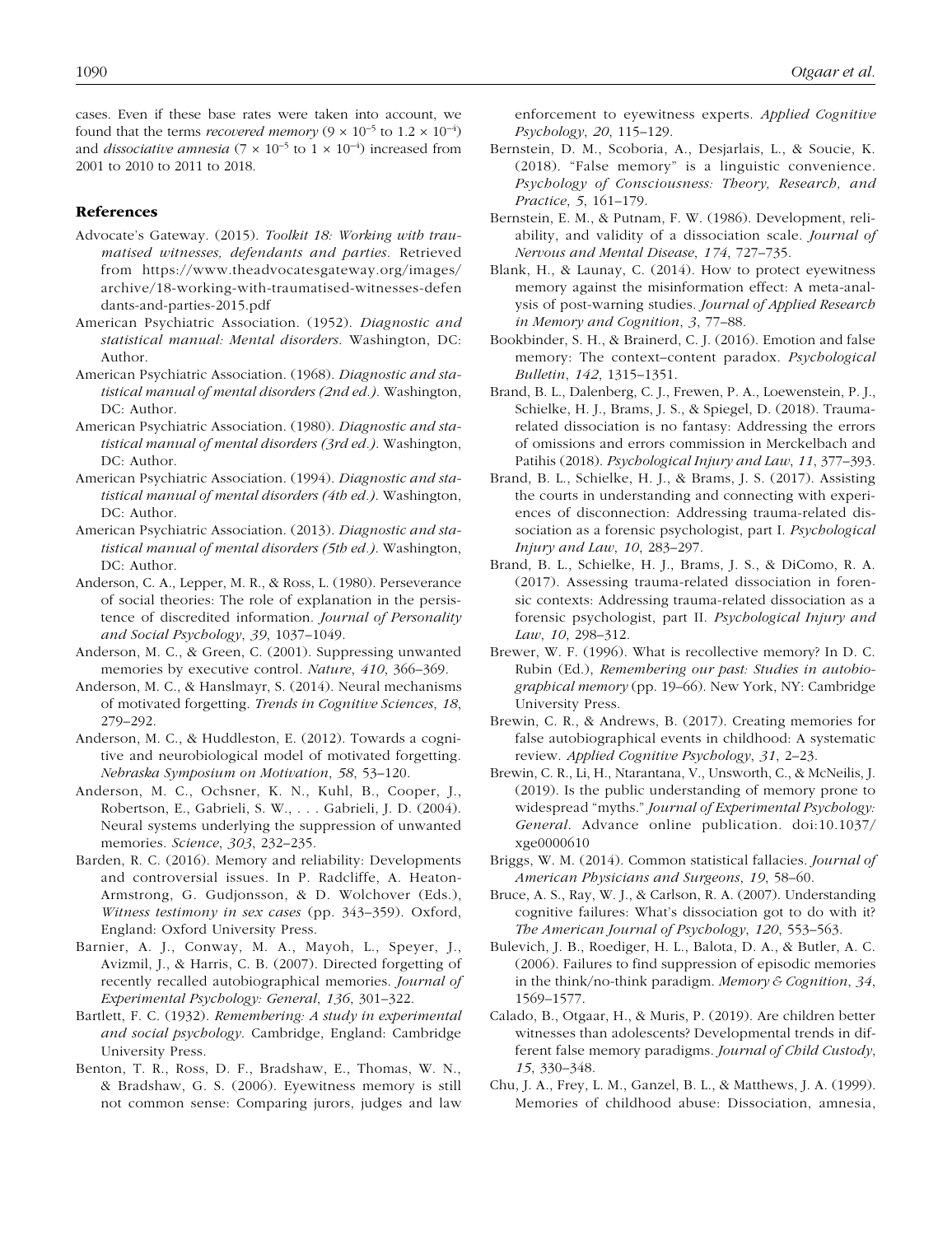and corroboration. *American Journal of Psychiatry*, *156*, 749–755.

- Cima, M., Merckelbach, H., Hollnack, S., & Knauer, E. (2003). Characteristics of psychiatric prison inmates who claim amnesia. *Personality and Individual Differences*, *35*, 373–380.
- Connolly, D. A., & Read, J. D. (2006). Delayed prosecutions of historic child sexual abuse: Analyses of 2064 Canadian criminal complaints. *Law and Human Behavior*, *30*, 409–434.
- Conway, M. A., & Pleydell-Pearce, C. W. (2000). The construction of autobiographical memories in the self-memory system. *Psychological Review*, *107*, 261–288.
- Crews, F. (1995). *The memory wars: Freud's legacy in dispute*. London, England: Granta Books.
- Crozier, W. E., & Strange, D. (2019). Correcting the misinformation effect. *Applied Cognitive Psychology*, *33*, 585–595.
- Dalenberg, C. J., Brand, B. L., Gleaves, D. H., Dorahy, M. J., Loewenstein, R. J., Cardeña, E., . . . Spiegel, D. (2012). Evaluation of the evidence for the trauma and fantasy models of dissociation. *Psychological Bulletin*, *138*, 550–588.
- Dalenberg, C. J., Brand, B. L., Loewenstein, R. J., Gleaves, D. H., Dorahy, M. J., Cardeña, E., . . . Spiegel, D. (2014). Reality versus fantasy: Reply to Lynn et al. (2014). *Psychological Bulletin*, *140*, 911–920.
- Dammeyer, M. D., Nightingale, N. N., & McCoy, M. L. (1997). Repressed memory and other controversial origins of sexual abuse allegations: Beliefs among psychologists and clinical social workers. *Child Maltreatment*, *2*, 252–263.
- Deese, J. (1959). On the prediction of occurrence of particular verbal intrusions in immediate recall. *Journal of Experimental Psychology*, *58*, 17–22.
- DePrince, A. P., Brown, L. S., Cheit, R. E., Freyd, J. J., Gold, S. N., Pezdek, K., & Quina, K. (2012). Motivated forgetting and misremembering: Perspectives from betrayal trauma theory. *Nebraska Symposium on Motivation*, *58*, 193–242.
- DePrince, A. P., & Freyd, J. J. (2001). Memory and dissociative tendencies: The roles of attentional context and word meaning in a directed forgetting task. *Journal of Trauma & Dissociation*, *2*(2), 67–82.
- Devilly, G. J., Ciorciari, J., Piesse, A., Sherwell, S., Zammit, S., Cook, F., & Turton, C. (2007). Dissociative tendencies and memory performance on directed-forgetting tasks. *Psychological Science*, *18*, 212–217.
- Dodier, O. (2019). A bibliometric analysis of the recovered memory controversy in the 21st century. *Applied Cognitive Psychology*, *33*, 571–584.
- Dodier, O., & Thomas, F. (2019). When psychological science fails to be heard: The lack of evidence-based arguments in a ministerial report on child sexual abuse. *Psychiatry, Psychology and Law*, *26*, 385–395.
- Dorahy, M. J., & Huntjens, R. J. C. (2007). Memory and attentional processes in dissociative identity disorder: A review of the empirical literature. In E. Vermetten, M. Dorahy, & D. Spiegel (Eds.), *Traumatic dissociation: Neurobiology and treatment* (pp. 55–75). Arlington, VA: American Psychiatric Publishing.
- Eich, E., Macaulay, D., Loewenstein, R. J., & Dihle, P. H. (1997). Memory, amnesia, and dissociative identity disorder. *Psychological Science*, *8*, 417–422.
- Ellenberger, H. (1970). *The discovery of the unconscious*. New York, NY: Basic Books.
- Erens, B., Otgaar, H., Patihis, L., & De Ruiter, C. (2019). *Potentially problematic beliefs about how memory works in Dutch child protection professionals*. Manuscript submitted for publication.
- False Memory Deutschland. (2019). Fragebogenaktion von False Memory Deutschland [Questionnaire campaign by False Memory Germany]. Retrieved from [https://www](https://www.false-memory.de/fragebogenaktion/) [.false-memory.de/fragebogenaktion/](https://www.false-memory.de/fragebogenaktion/)
- Faulkner, W. (2011). *Requiem for a nun*. New York, NY: Vintage. (Original work published 1950)
- Fetkewicz, J., Sharma, V., & Merskey, H. (2000). A note on suicidal deterioration with recovered memory treatment. *Journal of Affective Disorders*, *58*, 155–159.
- Fivush, R., Haden, C., & Adam, S. (1995). Structure and coherence of preschoolers' personal narratives over time: Implications for childhood amnesia. *Journal of Experimental Child Psychology*, *60*, 32–56.
- Flament, F., & Calmettes, J. (2017). *Mission de consensus sur le delai de prescription applicable aux crimes sexuels commis sur les mineur(e)s* [Building consensus on the limitation period applicable to child sexual abuse cases]. Paris, France: Ministere des Familles, de l'Enfance et des Droits des Femmes. Retrieved from [https://www.egalite](https://www.egalite-femmes-hommes.gouv.fr/wp-content/uploads/2017/04/Rapport_MissionConsensus_VF.pdf)[femmes-hommes.gouv.fr/wp-content/uploads/2017/04/](https://www.egalite-femmes-hommes.gouv.fr/wp-content/uploads/2017/04/Rapport_MissionConsensus_VF.pdf) [Rapport\\_MissionConsensus\\_VF.pdf](https://www.egalite-femmes-hommes.gouv.fr/wp-content/uploads/2017/04/Rapport_MissionConsensus_VF.pdf)
- Geraerts, E., Schooler, J. W., Merckelbach, H., Jelicic, M., Hauer, B. J. A., & Ambadar, Z. (2007). The reality of recovered memories: Corroborating continuous and discontinuous memories of childhood sexual abuse. *Psychological Science*, *18*, 564–568.
- Giesbrecht, T., & Merckelbach, H. (2009). Betrayal trauma theory of dissociative experiences: Stroop and directed forgetting findings. *The American Journal of Psychology*, *122*, 337–348.
- Golding, J. M., Sanchez, R. P., & Sego, S. A. (1996). Do you believe in repressed memories? *Professional Psychology: Research and Practice*, *27*, 429–437.
- Goodman, G. S., Ghetti, S., Quas, J. A., Edelstein, R. S., Alexander, K. W., Redlich, A. D., . . . Jones, D. P. (2003). A prospective study of memory for child sexual abuse: New findings relevant to the repressed-memory controversy. *Psychological Science*, *14*, 113–118.
- Goodman, G. S., Goldfarb, D., Quas, J. A., & Lyon, A. (2017). Psychological counseling and accuracy of memory for child sexual abuse. *American Psychologist*, *72*, 920–931.
- Goodman, G. S., Quas, J. A., & Ogle, C. M. (2010). Child maltreatment and memory. *Annual Review of Psychology*, *61*, 325–351.
- Goodman-Brown, T. B., Edelstein, R. S., Goodman, G. S., Jones, D. P., & Gordon, D. S. (2003). Why children tell: A model of children's disclosure of sexual abuse. *Child Abuse & Neglect*, *27*, 525–540.
- Gore-Felton, C., Koopman, C., Thoresen, C., Arnow, B., Bridges, E., & Spiegel, D. (2000). Psychologists' beliefs and clinical characteristics: Judging the veracity of childhood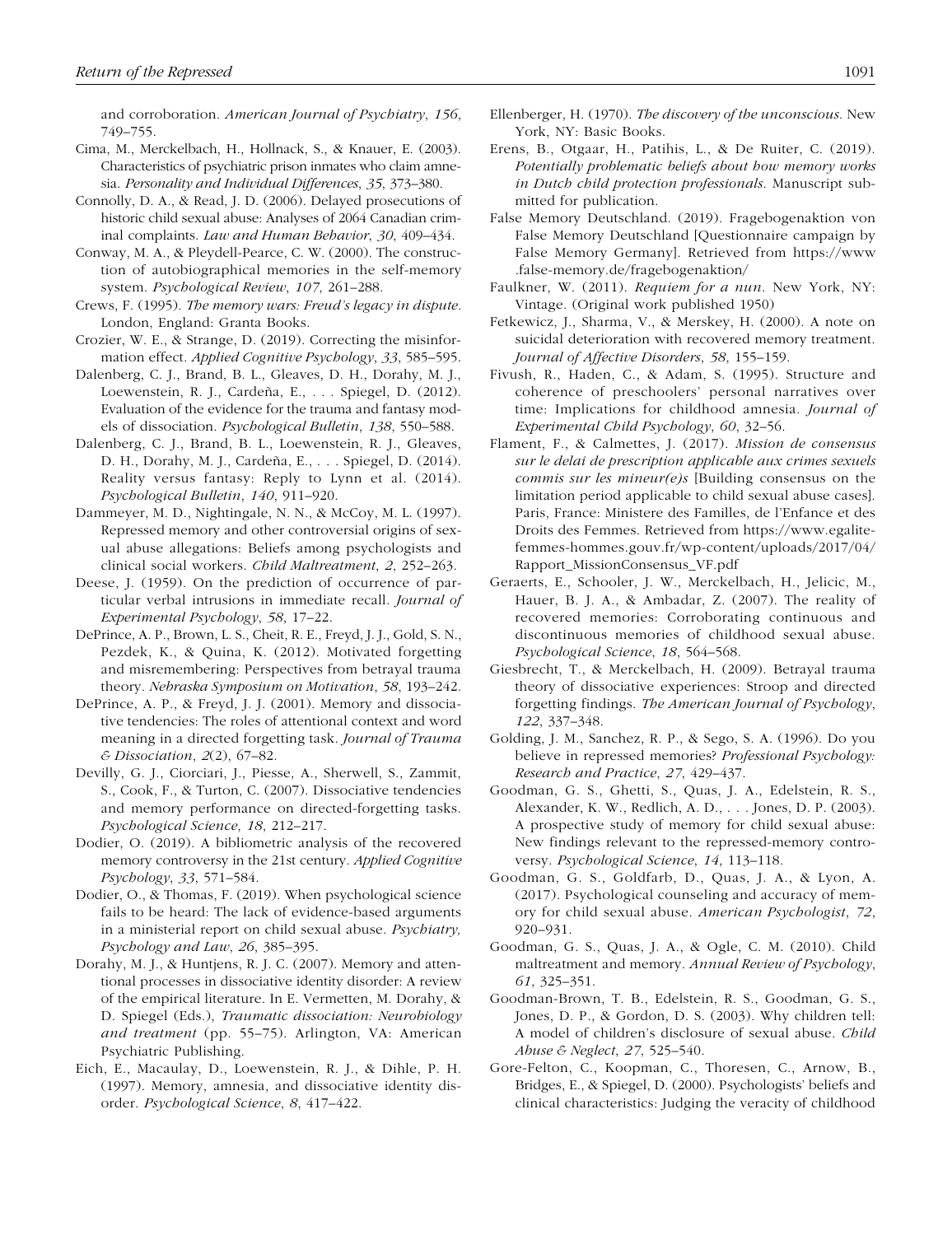sexual abuse memories. *Professional Psychology: Research and Practice*, *31*, 372–377.

- Harrison, N. A., Johnston, K., Corno, F., Casey, S. J., Friedner, K., Humphreys, K., . . . Kopelman, M. D. (2017). Psychogenic amnesia: Syndromes, outcome, and patterns of retrograde amnesia. *Brain*, *140*, 2498–2510.
- Hart, R. E., & Schooler, J. W. (2006). Increasing belief in the experience of an invasive procedure that never happened: The role of plausibility and schematicity. *Applied Cognitive Psychology*, *20*, 661–669.
- Herman, J. L., & Harvey, M. R. (1997). Adult memories of childhood trauma: A naturalistic clinical study. *Journal of Traumatic Stress*, *10*, 557–571.
- Holmes, D. S. (1972). Repression or interference? A further investigation. *Journal of Personality and Social Psychology*, *22*, 163–170.
- Holmes, D. S. (1974). Investigations of repression: Differential recall of material experimentally or naturally associated with ego threat. *Psychological Bulletin*, *81*, 632–653.
- Holmes, D. S. (1994). Is there evidence of repression? Doubtful. *Harvard Mental Health Letter*, *10*(12), 4–6.
- Holmes, D. S., & Schallow, J. R. (1969). Reduced recall after ego threat: Repression or response competition? *Journal of Personality and Social Psychology*, *13*, 145–152.
- Hornstein, G. A. (1992). The return of the repressed: Psychology's problematic relations with psychoanalysis, 1909–1960. *American Psychologist*, *47*, 254–263.
- Houben, S. T. L., Otgaar, H., Roelofs, J., & Merckelbach, H. (2018). Lateral eye movements increase false memory rates. *Clinical Psychological Science*, *6*, 610–616.
- Houston, K. A., Hope, L., Memon, A., & Read, J. D. (2013). Expert testimony on eyewitness evidence: In search of common sense. *Behavioral Sciences and the Law*, *31*, 637–651.
- Howe, M. L. (2013). Memory development: Implications for adults recalling childhood experiences in the courtroom. *Nature Reviews Neuroscience*, *14*, 869–876.
- Howe, M. L., & Knott, L. M. (2015). The fallibility of memory in judicial processes: Lessons from the past and their modern consequences. *Memory*, *23*, 633–656.
- Howe, M. L., Knott, L. M., & Conway, M. A. (2018). *Memory and miscarriages of justice*. Abingdon, England: Routledge.
- Howe, M. L., & Malone, C. (2011). Mood-congruent true and false memory: Effects of depression. *Memory*, *19*, 192–201.
- Hulbert, J. C., & Anderson, M. C. (2018). What doesn't kill you makes you stronger: Psychological trauma and its relationship to enhanced memory control. *Journal of Experimental Psychology: General*, *147*, 1931–1949.
- Huntjens, R. J. C., Verschuere, B., & McNally, R. J. (2012). Inter-identity autobiographical amnesia in patients with dissociative identity disorder. *PLOS ONE*, *7*, Article e40580. doi:10.1371/journal.pone.0040580
- Hyman, I. E., Husband, T. H., & Billings, F. J. (1995). False memories of childhood experiences. *Applied Cognitive Psychology*, *9*, 181–197.
- Johnson, M. K., Hashtroudi, S., & Lindsay, D. S. (1993). Source monitoring. *Psychological Bulletin*, *114*, 3–28.
- Kagee, A., & Breet, E. (2015). Psychologists' endorsement of unsupported statements in psychology: Noch Einmal. *South African Journal of Psychology*, *45*, 1–13.
- Kassam, K. S., Gilbert, D. T., Swencionis, J. K., & Wilson, T. D. (2009). Misconceptions of memory: The Scooter Libby effect. *Psychological Science*, *20*, 551–552.
- Kassin, S. M., Redlich, A. D., Alceste, F., & Luke, T. J. (2018). On the general acceptance of confessions research: Opinions of the scientific community. *American Psychologist*, *73*, 63–80.
- Kassin, S. M., Tubb, V. A., Hosch, H. M., & Memon, A. (2001). On the "general acceptance" of eyewitness testimony research: A new survey of the experts. *American Psychologist*, *56*, 405–416.
- Kemp, S., Spilling, C., Hughes, C., & de Pauw, K. (2013). Medically unexplained symptom (MUS): What do current trainee psychologists, neurologists, and psychiatrists believe? *Open Journal of Medical Psychology*, *2*, 12–20.
- Kihlstrom, J. F. (2002). No need for repression. *Trends in Cognitive Sciences*, *6*(12), Article P502. doi:10.1016/S1364- 6613(02)02006-5
- Kikuchi, H., Fuji, T., Abe, N., Suzuki, M., Takagi, M., Mugikura, S., . . . Mori, E. (2009). Memory repression: Brain mechanisms underlying dissociative amnesia. *Journal of Cognitive Neuroscience*, *22*, 602–613.
- Lanius, R. A., Vermetten, E., Loewenstein, R. J., Brand, B., Christian, S., Bremner, J. D., & Spiegel, D. (2010). Emotion modulation in PTSD: Clinical and neurobiological evidence for a dissociative subtype. *American Journal of Psychiatry*, *167*, 640–647.
- Laurence, J. R., & Perry, C. (1983). Hypnotically created memory among highly hypnotizable subjects. *Science*, *222*, 523–524.
- Lee, C. W., & Cuijpers, P. (2013). A meta-analysis of the contribution of eye movements in processing emotional memories. *Journal of Behavior Therapy and Experimental Psychiatry*, *44*, 231–239.
- Lewandowsky, S., Ecker, U. K. H., Seifert, C. M., Schwarz, N., & Cook, J. (2012). Misinformation and its correction: Continued influence and successful debiasing. *Psychological Science in the Public Interest*, *13*, 106–131.
- Lilienfeld, S. O. (2007). Psychological treatments that cause harm. *Perspectives on Psychological Science*, *2*, 53–70.
- Lilienfeld, S. O., Marshall, J., Todd, J. T., & Shane, H. C. (2014). The persistence of fad interventions in the face of negative scientific evidence: Facilitated communication for autism as a case example. *Evidence-based Communication Assessment and Intervention*, *8*, 62–101.
- Lilienfeld, S. O., Thames, A. D., & Watts, A. L. (2013). Symptom validity testing: Unresolved questions, future directions. *Journal of Experimental Psychopathology*, *4*, 78–87.
- Lilienfeld, S. O., Watts, A. L., & Smith, S. F. (2012). The DSM revision as a social psychological process: A commentary on Blashfield and Reynolds. *Journal of Personality Disorders*, *26*, 830–834.
- Lindsay, D. S., & Read, J. D. (1995). "Memory work" and recovered memories of childhood sexual abuse: Scientific evidence, and public, professionals, and personal issues. *Psychology, Public Policy, and Law*, *1*, 846–908.
- Loftus, E. F. (1993). The reality of repressed memories. *American Psychologist*, *48*, 518–537.
- Loftus, E. F. (1994). The repressed memory controversy. *American Psychologist*, *49*, 443–445.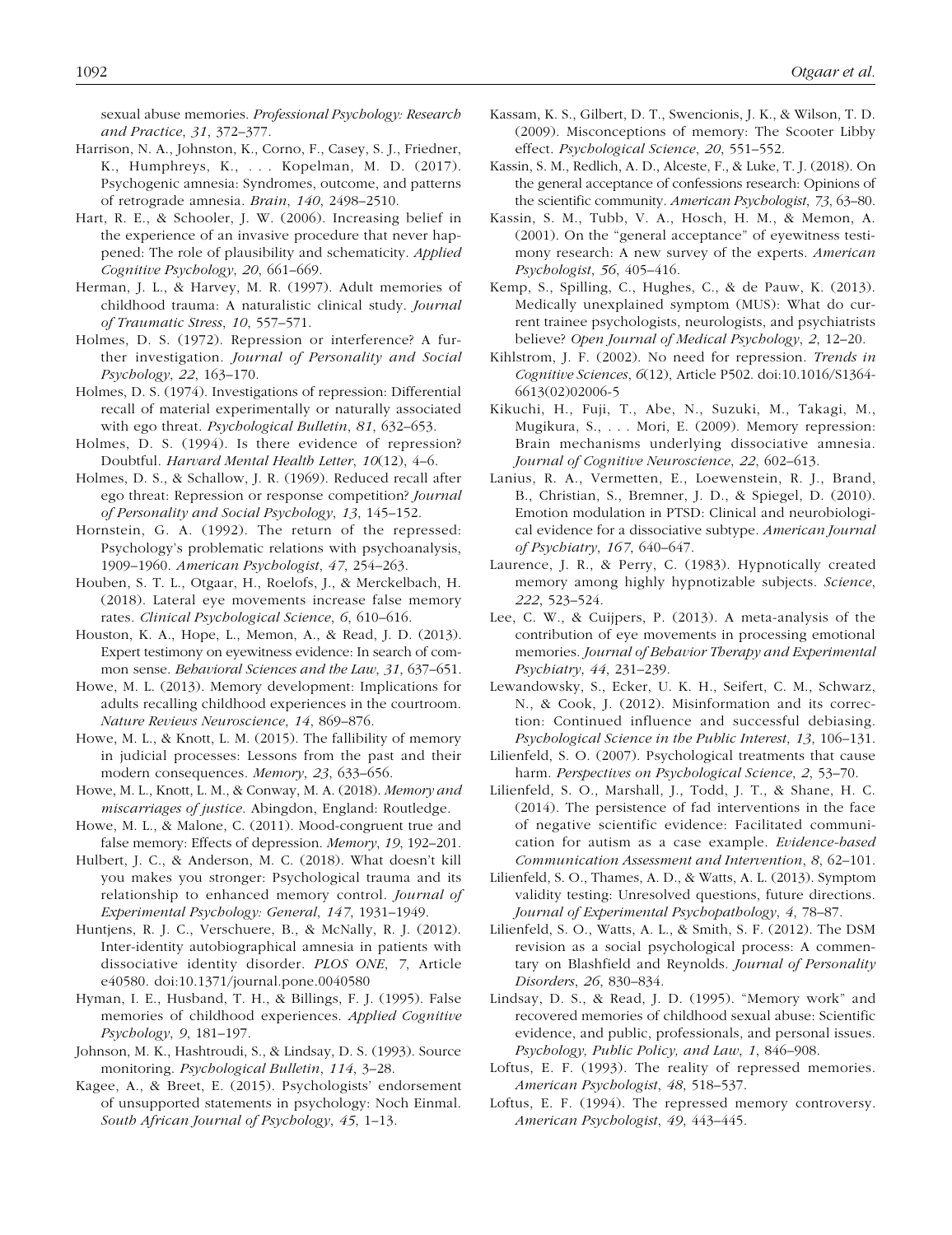- Loftus, E. F. (1997). Memories for a past that never was. *Current Directions in Psychological Science*, *6*(3), 60–65.
- Loftus, E. F. (2003). Memory in Canadian courts of law. *Canadian Psychology*, *44*, 207–212.
- Loftus, E. F. (2005). Planting misinformation in the human mind: A 30-year investigation of the malleability of memory. *Learning & Memory*, *12*, 361–366.
- Loftus, E. F., & Davis, D. (2006). Recovered memories. *Annual Review of Clinical Psychology*, *2*, 469–498.
- Loftus, E., Francis, E., & Turgeon, J. (2012, June 19). *Eyewitness identification instructions*. Retrieved from [https://](https://cms3.revize.com/revize/dauphincounty/document_center/courtdepartments/judges/Model-Eyewitness-Identification-Jury-Instructions.pdf) [cms3.revize.com/revize/dauphincounty/document\\_](https://cms3.revize.com/revize/dauphincounty/document_center/courtdepartments/judges/Model-Eyewitness-Identification-Jury-Instructions.pdf) [center/courtdepartments/judges/Model-Eyewitness-](https://cms3.revize.com/revize/dauphincounty/document_center/courtdepartments/judges/Model-Eyewitness-Identification-Jury-Instructions.pdf)[Identification-Jury-Instructions.pdf](https://cms3.revize.com/revize/dauphincounty/document_center/courtdepartments/judges/Model-Eyewitness-Identification-Jury-Instructions.pdf)
- Loftus, E. F., & Ketcham, K. (1994). *The myth of repressed memory: False memories and allegations of sexual abuse*. New York, NY: St. Martin's Press.
- Loftus, E. F., & Pickrell, J. E. (1995). The formation of false memories. *Psychiatric Annals*, *25*, 720–725.
- Lyle, K. B. (2018). Effects of handedness consistency and saccade execution on eyewitness memory in cued- and free-recall procedures. *Memory*, *26*, 1169–1180.
- Lynn, S. J., Evans, J., Laurence, J. R., & Lilienfeld, S. O. (2015). What do people believe about memory? Implications for the science and pseudoscience of clinical practice. *Canadian Journal of Psychiatry*, *60*, 541–547.
- Lynn, S. J., Lilienfeld, S. O., Merckelbach, H., Giesbrecht, T., McNally, R. J., Loftus, E. F., & Malaktaris, A. (2014). The trauma model of dissociation: Inconvenient truths and stubborn fictions. Comment on Dalenberg et al. (2012). *Psychological Bulletin*, *140*, 896–910.
- Magnussen, S., Andersson, J., Cornoldi, C., De Beni, R., Endestad, T., Goodman, G., . . . Zimmer, H. (2006). What people believe about memory. *Memory*, *14*, 595–613.
- Magnussen, S., & Melinder, A. (2012). What psychologists know and believe about memory: A survey of practitioners. *Applied Cognitive Psychology*, *26*, 54–60.
- Magnussen, S., Melinder, A., Stridbeck, U., & Raja, A. Q. (2010). Beliefs about factors affecting the reliability of eyewitness testimony: A comparison of judges, jurors and the general public. *Applied Cognitive Psychology*, *24*, 122–133.
- Maran, M. (2010). *My lie: A true story of false memory*. San Francisco, CA: Jossey-Bass.
- McHugh, P. R. (2003). The end of a delusion: The psychiatric memory wars are over. *Weekly Standard*, *36*(8), 31–34.
- McNally, R. J. (2003). *Remembering trauma*. Cambridge, MA: Belknap Press.
- McNally, R. J. (2005). Debunking myths about trauma and memory. *The Canadian Journal of Psychiatry*, *50*, 817– 822.
- McNally, R. J. (2007). Dispelling confusion about traumatic dissociative amnesia. *Mayo Clinic Proceedings*, *82*, 1083– 1090.
- McNally, R. J. (2012). Searching for repressed memory. In R.F. Belli (Ed.), *True and false recovered memories: Toward a reconciliation of the debate. Nebraska Symposium on Motivation* (Vol. 58, pp. 121–147). New York, NY: Springer.
- McNally, R. J., & Geraerts, E. (2009). A new solution to the recovered memory debate. *Perspectives on Psychological Science*, *4*, 126–134.
- McNally, R. J., Metzger, L. J., Lasko, N. B., Clancy, S. A., & Pitman, R. K. (1998). Directed forgetting of trauma cues in adult survivors of childhood sexual abuse with and without posttraumatic stress disorder. *Journal of Abnormal Psychology*, *107*, 596–601.
- McNally, R. J., Perlman, C. A., Ristuccia, C. S., & Clancy, S. A. (2006). Clinical characteristics of adults reporting repressed, recovered, or continuous memories of childhood sexual abuse. *Journal of Consulting and Clinical Psychology*, *74*, 237–242.
- Merckelbach, H., Dekkers, T., Wessel, I., & Roefs, A. (2003). Amnesia, flashbacks, nightmares, and dissociation in aging concentration camp survivors. *Behaviour Research and Therapy*, *41*, 351–360.
- Merckelbach, H., Houben, S., Dandachi-Fitzgerald, B., Otgaar, H., & Roelofs, J. (2018, October). Als psychotherapie faalt [If psychotherapy fails]. *De Psycholoog*, *53*, 10–21.
- Merckelbach, H., Muris, P., & Rassin, E. (1999). Fantasy proneness and cognitive failures as correlates of dissociative experiences. *Personality and Individual Differences*, *26*, 961–967.
- Merckelbach, H., & Patihis, L. (2018). Why "trauma-related dissociation" is a misnomer in courts: A critical analysis of Brand et al. (2017a, b). *Psychological Injury and Law*, *11*, 370–376.
- Merckelbach, H., & Wessel, I. (1998). Assumptions of students and psychotherapists about memory. *Psychological Reports*, *82*, 763–770.
- Nash, R. A., Wade, K. A., Garry, M., Loftus, E. F., & Ost, J. (2017). Misrepresentations and flawed logic about the prevalence of false memories. *Applied Cognitive Psychology*, *31*, 31–33.
- Nichols, R. M., & Loftus, E. F. (2019). Who is susceptible to three false memory tasks? *Memory*, *27*, 962–984.
- Odinot, G., Boon, R., & Wolters, L. (2015). Het episodisch geheugen en getuigenverhoor. Wat weten politieverhoorders hiervan? [Episodic memory and eyewitness interviewing. What do police interviewers know about this?]. *Tijdschrift voor Criminologie*, *57*, 279–299.
- Ost, J., Blank, H., Davies, J., Jones, G., Lambert, K., & Salmon, K. (2013). False memory  $\neq$  false memory: DRM errors are unrelated to the misinformation effect. *PLOS ONE*, *8*(4), Article e57939. doi:10.1371/journal.pone.0057939
- Ost, J., Easton, S., Hope, L., French, C. C., & Wright, D. B. (2017). Latent variables underlying the memory beliefs of chartered clinical psychologists, hypnotherapists, and undergraduates. *Memory*, *25*, 57–68.
- Otgaar, H., & Candel, I. (2011). Children's false memories: Different false memory paradigms reveal different results. *Psychology, Crime & Law*, *17*, 513–528.
- Otgaar, H., Candel, I., & Merckelbach, H. (2008). Children's false memories: Easier to elicit for a negative than for a neutral event. *Acta Psychologica*, *128*, 350–354.
- Otgaar, H., Candel, I., Scoboria, A., & Merckelbach, H. (2010). Script knowledge enhances the development of children's false memories. *Acta Psychologica*, *133*, 57–63.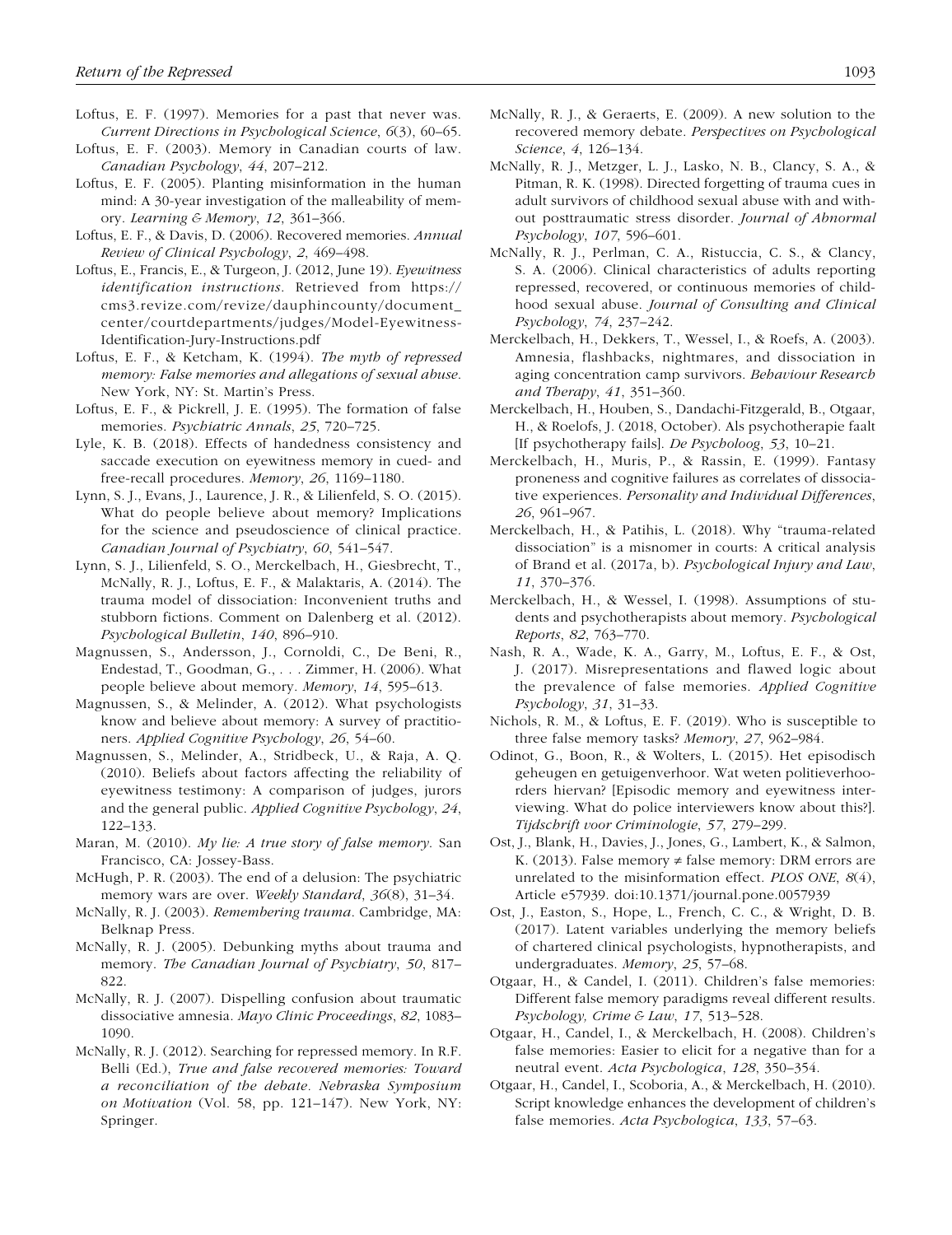- Otgaar, H., Merckelbach, H., Jelicic, M., & Smeets, T. (2017). The potential for false memories is bigger than Brewin and Andrews suggest. *Applied Cognitive Psychology*, *31*, 24–25.
- Otgaar, H., Muris, P., Howe, M. L., & Merckelbach, H. (2017). What drives false memories in psychopathology? A case for associative activation. *Clinical Psychological Science*, *5*, 1048–1069.
- Otgaar, H., Wang, J., Howe, M. L., Lilienfeld, S. O., Loftus, E. F., Lynn, S. J., . . . Patihis, L. (2019). *Belief in unconscious repressed memory is widespread. A comment on Brewin, Li, Ntarantana, Unsworth, and McNeilis (2019)*. Submitted for publication.
- Paris, J. (2012) The rise and fall of dissociative identity disorder. *Journal of Nervous and Mental Disease*, *200*, 1076–1079.
- Parks, T. E. (1999). On one aspect of the evidence for recovered memories. *The American Journal of Psychology*, *112*, 365–370.
- Patihis, L., Frenda, S. J., & Loftus, E. F. (2018). False memory tasks do not reliably predict other false memories. *Psychology of Consciousness: Theory, Research, and Practice*, *5*, 140–160.
- Patihis, L., Ho, L. Y., Loftus, E. F., & Herrera, M. E. (2018). Memory experts' beliefs about repressed memory. *Memory*. Advance online publication. doi:10.1080/0965 8211.2018.1532521
- Patihis, L., Ho, L. Y., Tingen, I. W., Lilienfeld, S. O., & Loftus, E. F. (2014). Are the "memory wars" over? A scientistpractitioner gap in beliefs about memory. *Psychological Science*, *25*, 519–530.
- Patihis, L., & Lynn, S. J. (2017). Psychometric comparison of Dissociative Experiences Scales II and C: A weak trauma-dissociation link. *Applied Cognitive Psychology*, *31*, 392–403.
- Patihis, L., Otgaar, H., & Merckelbach, H. (2019). Expert witnesses, dissociative amnesia, and extraordinary remembering. *Psychological Injury and Law*. Advance online publication. doi:10.1007/s12207-019-09348-8
- Patihis, L., & Pendergrast, M. (2019). Reports of recovered memories of abuse in therapy in a large age-representative U.S. national sample: Therapy type and decade comparisons. *Clinical Psychological Science*, *7*, 3–21. doi:10.1177/2167702618773315
- Patihis, L., & Place, P. J. (2018). Weak evidence for increased motivated forgetting of trauma-related words in dissociated or traumatised individuals in a directed forgetting experiment. *Memory*, *26*, 619–633.
- Patihis, L., & Younes Burton, H. J. (2015). False memories in therapy and hypnosis before 1980. *Psychology of Consciousness: Theory, Research, and Practice*, *2*, 153– 169. doi:10.1037/cns0000044
- Peters, M. J., Moritz, S., Tekin, S., Jelicic, M., & Merckelbach, H. (2012). Susceptibility to misleading information under social pressure in schizophrenia. *Comprehensive Psychiatry*, *53*, 1187–1193.
- Peters, M. J., van Oorsouw, K. I., Jelicic, M., & Merckelbach, H. (2013). Let's use those tests! Evaluations of crimerelated amnesia claims. *Memory*, *21*, 599–607.
- Pezdek, K., Finger, K., & Hodge, D. (1997). Planting false childhood memories: The role of event plausibility. *Psychological Science*, *8*, 437–441.
- Piper, A., Lillevik, L., & Kritzer, R. (2008). What's wrong with believing in repression? A review for legal professionals. *Psychology, Public Policy, and Law*, *14*, 223–242.
- Polusny, M. A., & Follette, V. M. (1996). Remembering childhood sexual abuse: A national survey of psychologists' clinical practices, beliefs, and personal experiences. *Professional Psychology: Research and Practice*, *27*, 41–52
- Poole, D. A., Lindsay, D. S., Memon, A., & Bull, R. (1995). Psychotherapy and the recovery of memories of childhood sexual abuse: U.S. and British practitioners' opinions, practices, and experiences. *Journal of Consulting and Clinical Psychology*, *63*, 426–437.
- Pope, H. G., Jr., Poliakoff, M. B., Parker, M. P., Boynes, M., & Hudson, J. I. (2007). Is dissociative amnesia a culturebound syndrome? Findings from a survey of historical literature. *Psychological Medicine*, *37*, 225–233.
- Porter, S., Campbell, M. A., Birt, A. R., & Woodworth, M. T. (2003). We said, she said: A response to Loftus (2003). *Canadian Psychology*, *44*, 213–215.
- Porter, S., Taylor, K., & ten Brinke, L. (2008). Memory for media: Investigation of false memories for negatively and positively charged public events. *Memory*, *16*, 658–666.
- Porter, S., Yuille, J. C., & Lehman, D. R. (1999). The nature of real, implanted, and fabricated memories for emotional childhood events: Implications for the recovered memory debate. *Law and Human Behavior*, *23*, 517–537.
- Roediger, H. L., & Bergman, E. T. (1998). The controversy over recovered memories. *Psychology, Public Policy, and Law*, *4*, 1091–1109.
- Roediger, H. L., & Crowder, R. G. (1972). Instructed forgetting: Rehearsal control or retrieval inhibition (repression)? *Cognitive Psychology*, *3*, 244–254.
- Roediger, H. L., & McDermott, K. B. (1995). Creating false memories: Remembering words not presented in lists. *Journal of Experimental Psychology: Learning, Memory, and Cognition*, *21*, 803–814.
- Rofé, Y. (2008). Does repression exist? Memory, pathogenic, unconscious and clinical evidence. *Review of General Psychology*, *12*, 63–85.
- Rozental, A., Castonguay, L., Dimidjian, S., Lambert, M., Shafran, R., Andersson, G., & Carlbring, P. (2018). Negative effects in psychotherapy: Commentary and recommendations for future research and clinical practice. *BJPsych Open*, *4*, 307–312.
- Rozental, A., Kottorp, A., Boettcher, J., Andersson, G., & Carlbring, P. (2016). Negative effects of psychological treatments: An exploratory factor analysis of the negative effects questionnaire for monitoring and reporting adverse and unwanted events. *PLOS ONE*, *11*(6), Article e0157503. doi:10.1371/journal.pone.0157503
- Rubin, D. C. (2006). The basic-systems model of episodic memory. *Perspectives on Psychological Science*, *1*, 277–311.
- Sauerland, M., & Sporer, S. L. (2009). Fast and confident: Postdicting eyewitness identification accuracy in a field study. *Journal of Experimental Psychology: Applied*, *15*, 46–62.